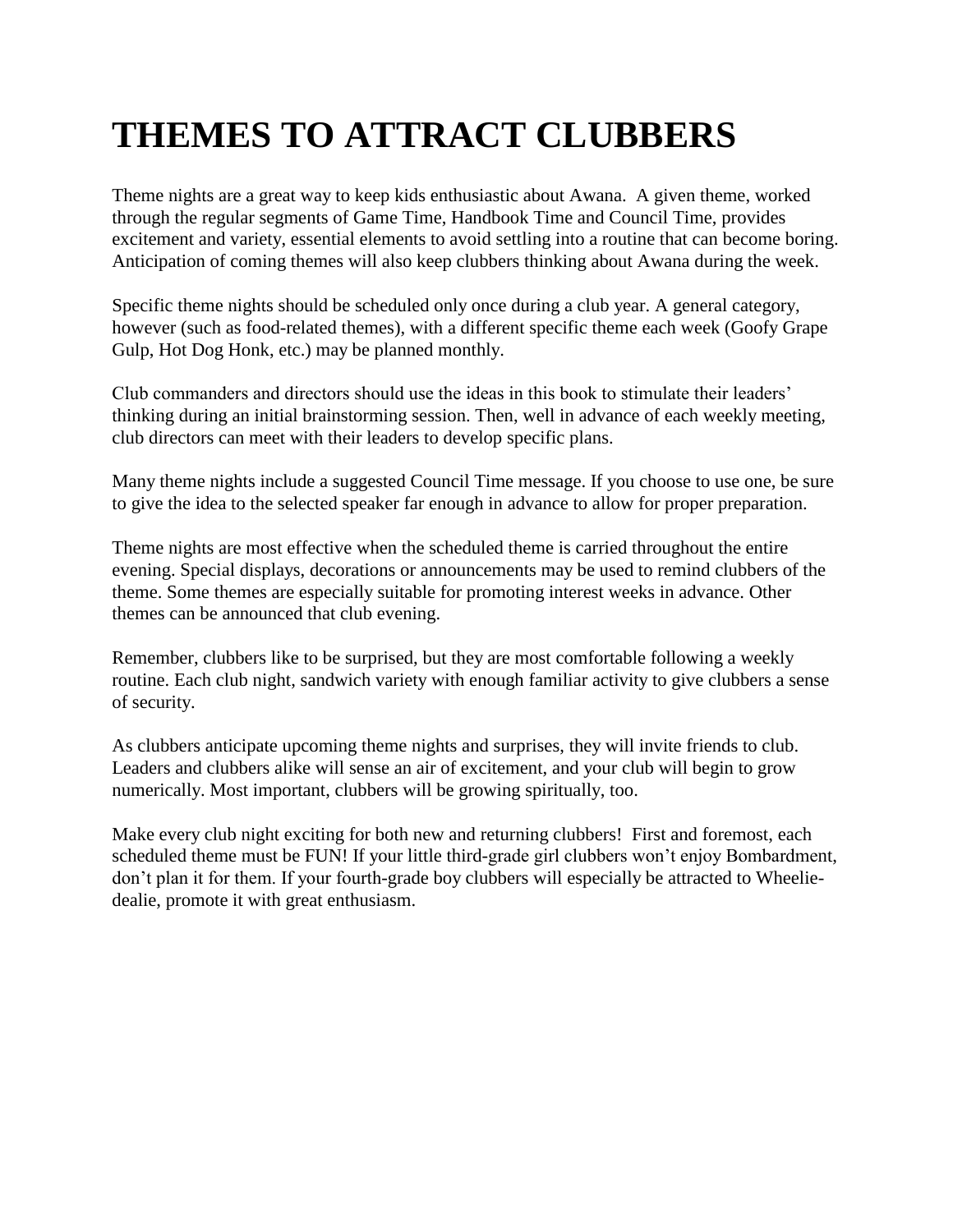# **Animal Kingdom**

**The Week Before** – Encourage all clubbers to bring a stuffed animal to club. Announce that prizes will be awarded for the largest, smallest, prettiest, most unusual and most loved (the animal in the worst condition because it has been loved so much) stuffed animal. Play jungle sounds during the announcements.

**Getting Ready** — Place one table on top of another to make a cage for the stuffed animals. Using crepe paper, tape bars between the two tables. Decorate the room as a zoo. Buy prizes (stuffed animals, animal-shaped candy, animal crackers). Display the prizes  $\sin$  cages.

**Make ft Fun!** — Look in *The Best Awana C* Games *Ever!* book for animal games. Hand out animal-shaped treats.

**Make It Worthwhile!** Ask someone in your church with an unusual pet to bring it and use it as an illustration for the Council Time message (perhaps on creation).

**Extra Excitement** – Use this night to launch a contest with a prize of a trip to the zoo for all clubbers who accomplish a given standard.

## Beat **the Clock** Night

**The Week** Before — Have two leaders run to the front of the room. One should yell "Go!' and press a stopwatch. The other one should announce next week's theme by speaking as quickly as he or she can. The moment the announcement is finished, the leader with the stopwatch should yell "Stop!" Both leaders should run from the room. **Getting Ready** — Get a stopwatch for each leader.

**Make ft Fun!** — Look in *The Best Awana Games Ever)* book for clock and time games. Run regular games and keep clubbers' times. Award prizes for fastest times. Time other activities throughout the meeting. Give points to the team that stands at attention quickest after you start the five count. Give points to the team that gets from Handbook Time to Council Time quickest.

**Make ft** Worthwhile! — Develop a message about "time." Discuss 2 Corinthians 6:2b: *Behold, now is the accepted time; behold, now is the day of salvation. Time is running out to accept* Christ as Savior. All Christians should be: *Redeeming the time, because the days are evil (Ephesians 5:16).* NOW is the time for us to serve the Lord. Jesus said, I *must work the works of Him that sent Me, while it is day: the night cometh, when no man can work" (John 9:4).*

**Extra Excitement** - Do Beat the Clock Night every year and post the record game times from past years. Challenge clubbers to beat the records and award prizes for those who do.

# **Bombardment night**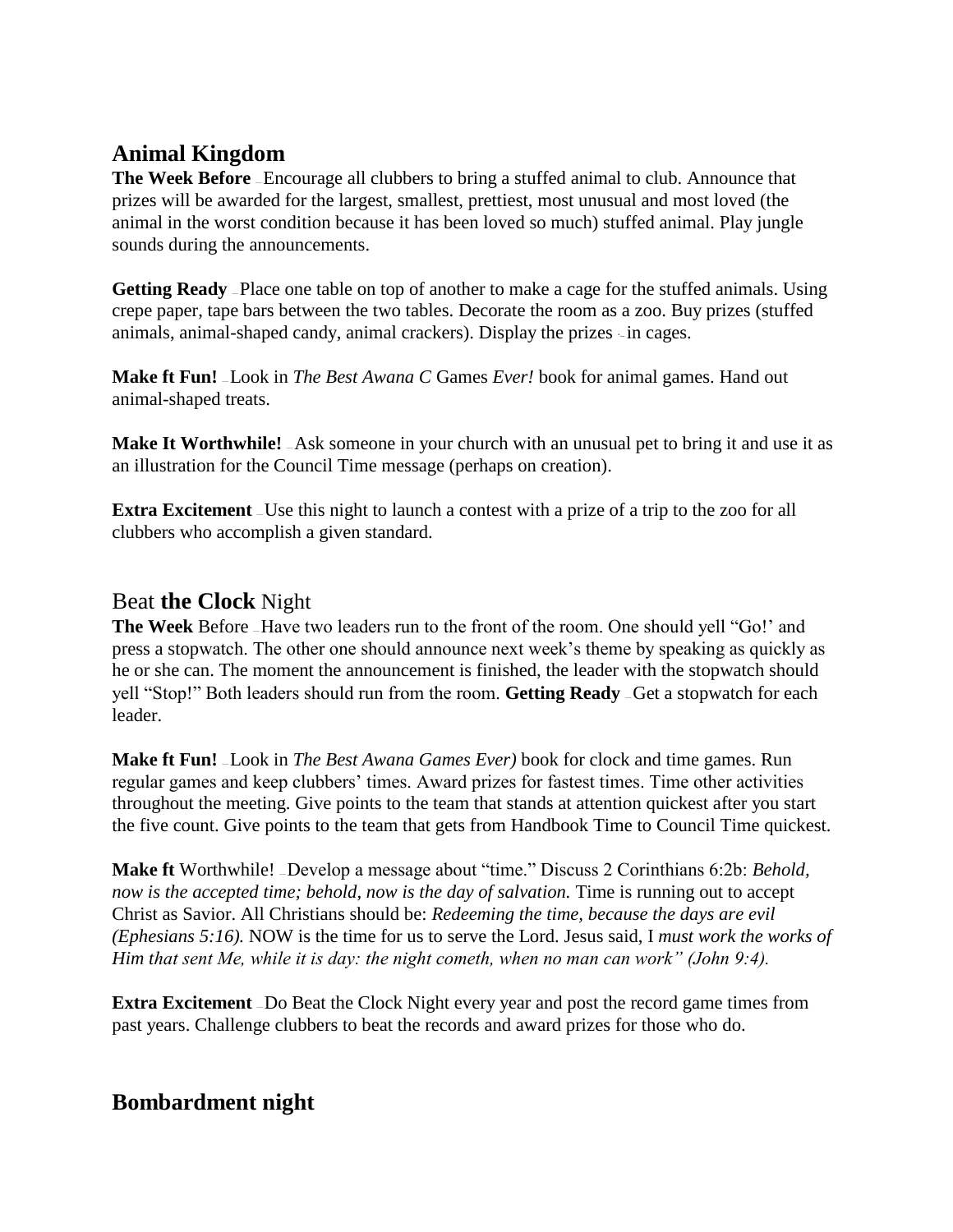**The Week Before** – This game is very popular with boys. Consider running Bombardment Night once a month. Always announce it the week before to build excitement.

Getting Ready — Make sure leaders know the rules. Post leaders around the game area to make sure everything is fair.

Make It Fun! –Play circle games during the first half of Game Time, saving the last 20 minutes for Bombardment, described in *The Best Awana Games Ever!* book. Or play various dodge-ball games during the first halt of Game Time.

Make It Worthwhile! — Present a message on the armor of God (Ephesians 6:10-18). **Extra Excitement** - Have a midnight Bombardment marathon during a lock-in overnight. Let leaders play (but they have to throw underhand).

**Chew..choo Night The Week Before** — Print the following poem on train- shaped construction paper invitations. Distribute them to clubbers the week before Chew-Choo Night. For emphasis, insert a stick of gum in each invitation.

> *"You might have* to *chug-chug like* a choo-choo, Or chew-chew *like* a *moo-moo; But make sure you're at club on With a friend or two-tool"*

Getting Ready — Buy bubble gum and train whistles for prizes.

Make **It Fun!** — Look in *The Best Awana* Games *Ever!* book for train and gum games. Make It **Worthwhile!** Idea 1: Because gum is sticky, consider basing a message on Proverbs 18:24. *A man that hath friends must show himself friendly: and there is a friend that sticketh closer than a brother* Idea 2: Before your message, choose the three clubbers who passed the most sections to compete in a bubble gum-blowing contest. Award a small prize for the largest bubble. Then lead into your message with James 4:14b: *For what is your life? It is even a vapor, that appeareth for a little time, and then vanisheth away.*

**Extra Excitement** – Take pictures of clubbers blowing bubbles and post them on the club bulletin board.

## Choose **Your Team** Night

The Week Before — Let clubbers know they can pick the team of their choice next week. Encourage them to come early because when the quota is reached for any one team, boys and girls must select teams with openings.

K Getting Ready — Estimate the number of clubbers who will attend club on this night.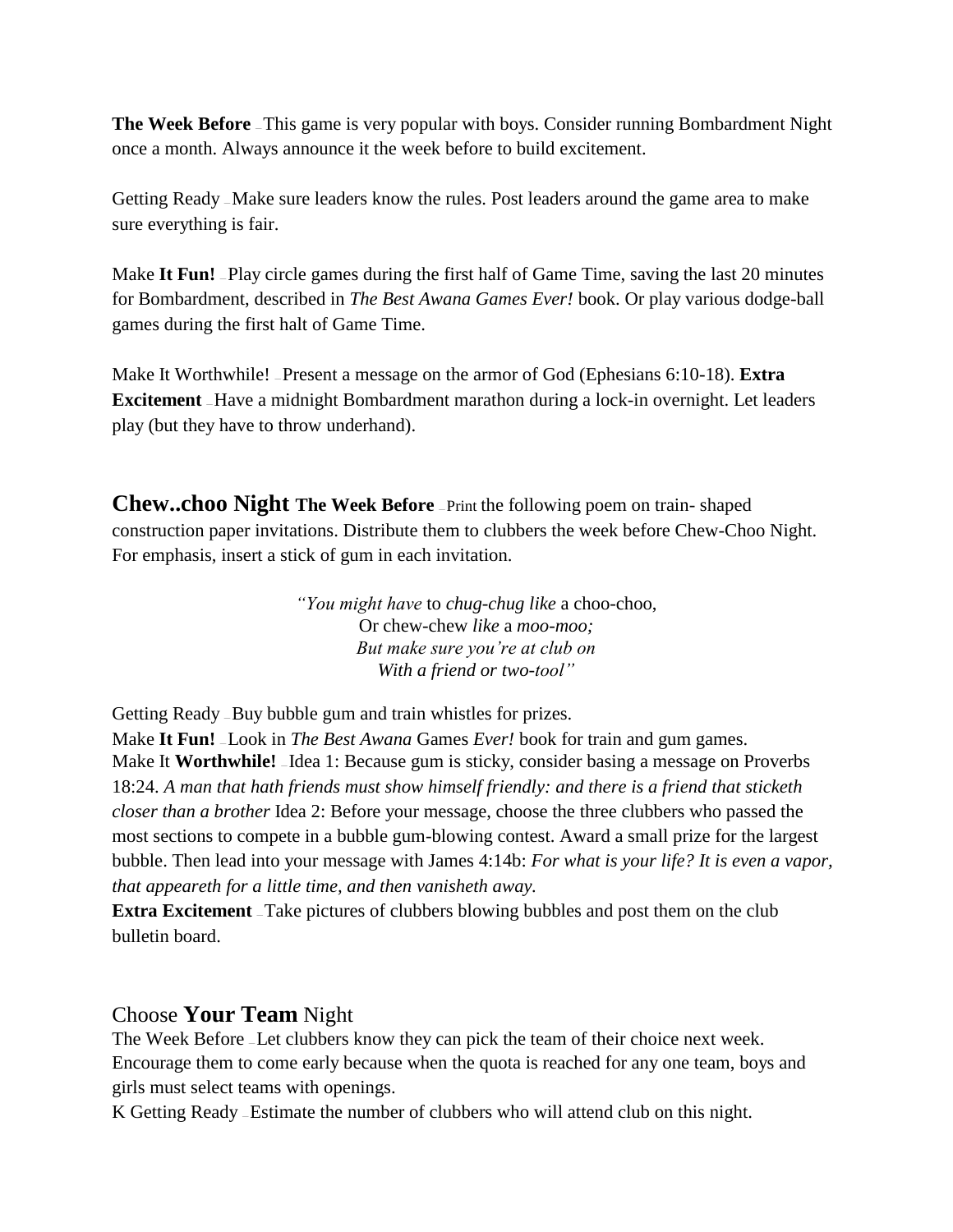Divide that number by four to determine the number of clubbers that may sign up for each of the four-color teams.

Make It Fun! – Club evening runs according to normal schedule. Clubbers, however, will not be achieving and competing on their regular teams.

Make It Worthwhile! - Expand the following thoughts; Choose to be on God's team! In Joshua 24, Joshua encourages the Israelites to serve God. He lists the blessings God has given and reminds them of ways in which God has helped them. Today, we also have a choice to make. Will you choose to serve God?... Choose *you this day whom ye will serve but as for me and my house, we will serve the Lord (Joshua 24:15).*

Extra Excitement — Have Game Time for this night be coed with the girls' clubs.

# **Dolls on Parade!**

The Week Before — Plan this special theme night the first club meeting after Christmas. Encourage each girl to bring her favorite doll to club. Announce that prizes will be given for the biggest, smallest, oldest, prettiest and most unusual dolls. Getting Ready — Buy an assortment of inexpensive dolls for prizes.

Make It Fun! – Give team points to each girl who brings a doll. Set an old rag doll P above the center beanbag to replace the pin. Play a game in which girls push their dolls around the circle on a dolly. Use old rag dolls as batons for regular Awana relays. Make It Worthwhile!— Idea 1: Little Flower had a very strange doll. The doll looked very much like a gingerbread boy — stuffed with dry kernels of corn. Little Flower was an Indian girl. She lived a long time ago. When she wanted a doll, her mother had to make one for her. There were no stores nearby where little girls could buy dolls.

Little Flower's doll was not beautiful like dolls you have today. But still, Little Flower loved her doll very much. She played house and took her doll on walks just like girls do today.

One day, Little Flower and her brother Red Wing had a big quarrel. Red Wing had been carving out a little canoe. He was very carefully cutting the paddles when Little Flower bumped into him. She knocked the canoe to the ground, and several pieces broke off. Angrily, Red Wing cried, "Why don't you watch where you're going? Look what you did!"

"I don't care!" answered Little Flower. But, of course, she really did care. *What- ever made me*  say *that?* she wondered. Little Flower was so ashamed that she hurried outdoors.

*I'll fix her!* thought Red Wing. Just then, he noticed her little doll lying on a mat. He picked up the doll and hurried out the door. He grabbed a piece of wood to use as a shovel. Then he ran around to the garden. In the soft ground at the end of the garden, nothing seemed to be planted. There he dug a hole and buried the doll.

"That's the end of that! This will pay her back for breaking my canoe," Red Wing muttered. "Nobody will ever know what happened to Little Rower's doll." But Red Wing forgot that God said: *He* that *covereth his sins shall not prosper (Proverbs 28:13a)* and: Be *sure* your *sin will find* you *out (Numbers 32:23b).* Red Wing's mother had taught her children to be honest. She had told them about God.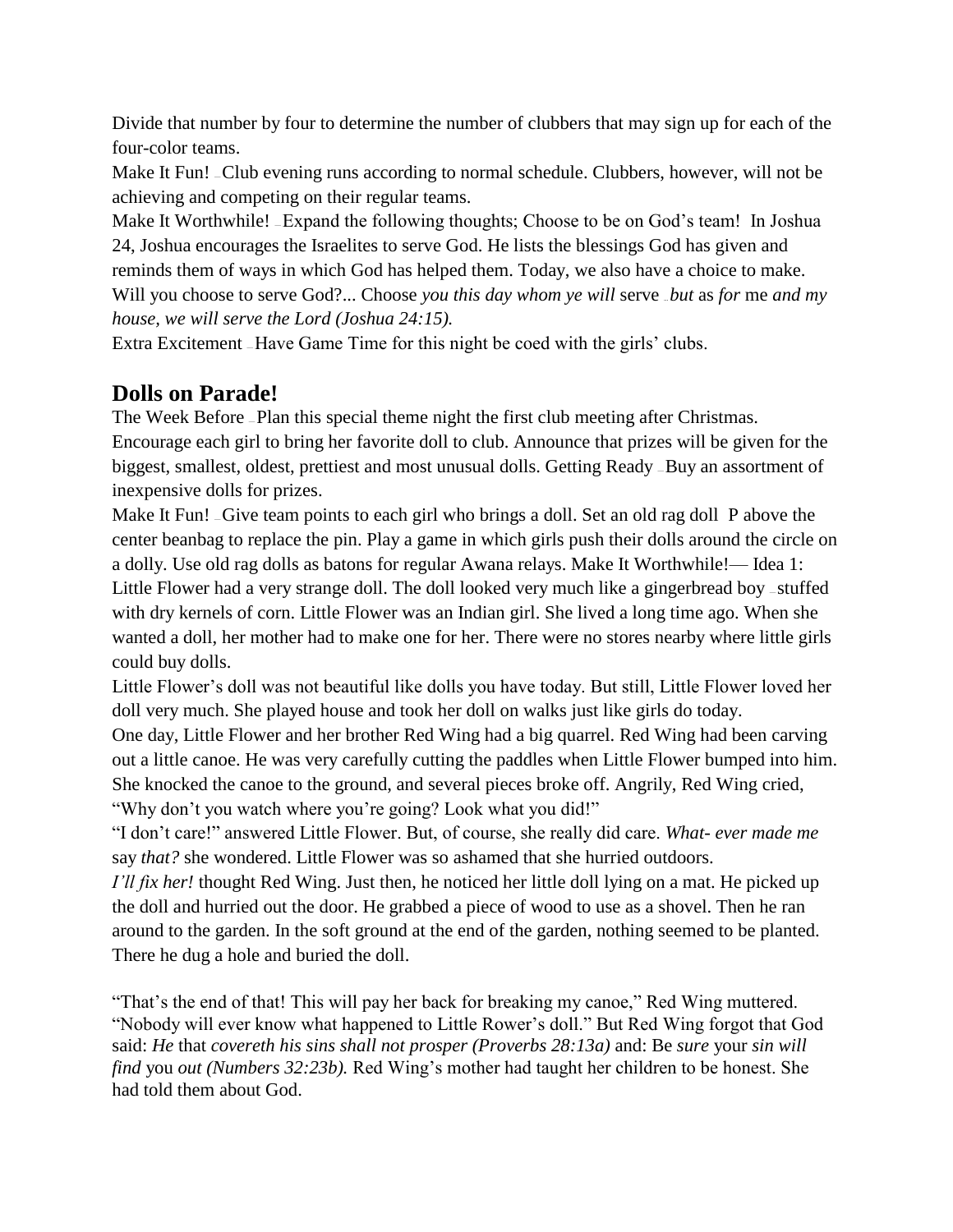Many days went by. Little Flower cried many tears, but no one could find her doll. It had vanished! But Red Wing was not as happy as he thought he would be. He began to feel he had done a very mean thing. Once he thought of digging up the doll. But he didn't know how he would explain why the doll was so dirty. He decided to leave it where it was.

A few days after a rain, Little Flowers mother was out in the garden gathering vegetables. She noticed fresh vegetable sprouts at the end of the garden. *That's strange,* she thought. *There is nothing planted down there.* She looked closer and saw green blades of corn growing in the shape of a little doll. Just as God's Word says, the hidden sin was uncovered.

Sin hidden in our hearts will just as surely be uncovered one day, too. What a sad thought for all who have not trusted the Lord Jesus as their Savior! Why not believe on Him as your Savior today? He'll forgive your sin and give you eternal life with Him.

Idea 2: Dolls come in all sizes and shapes. They wear all kinds of clothes and have many different hairstyles. But you are much more important than a doll. You are alive! You can smile, run, play, eat, talk, play Awana games and work in your handbooks. Best of all, you can growl

We all grow physically. Was your favorite dress too short when school started last fall? Were your shoes too small? It's fun to get new clothes and shoes, isn't it? But it is also fun to grow and be able to do new things. We are able to run faster, jump higher, and skate or swim better. Real girls grow; dolls don't.

Our minds grow, too. We learn to read, spell and play the piano. We grow as we read the Bible and memorize verses in our Awana handbooks. Memorizing helps train our minds. It helps us learn other things faster.

We grow socially in our relationships with our family members and friends. We learn to be helpful at home. We learn to be concerned about other people, not just about ourselves. We should always be friendly and look for others who need friends.

But there's another way we can grow, and it's the most important. We can grow spiritually after we are born into God's family. Spiritual life is that special kind of life Jesus gives us when we accept Him as our Savior. Jesus said, *"I am come that they might have fife, and that* they *might have it more abundantly" (John 10:10b).* Jesus also said, *For God so loved the world* (Ask clubbers to recite John 3:16 with you.)

Everlasting life is life that never ends! When our bodies are worn out and die, the real "us" lives forever in heaven. We can't even begin to imagine what life will be like in heaven. There will be golden streets, no need for sun or moon, no sadness or sickness, and no crying or tears. We will live forever with Jesus Christ who loves us and died for us.

Your dolls are cute. Yet you are much more than a doll. You are alive. Do you have everlasting life? Do you know for sure that you are on your way to heaven? Jesus offers this eternal life to you as a free gift. Trust Him as your Savior today.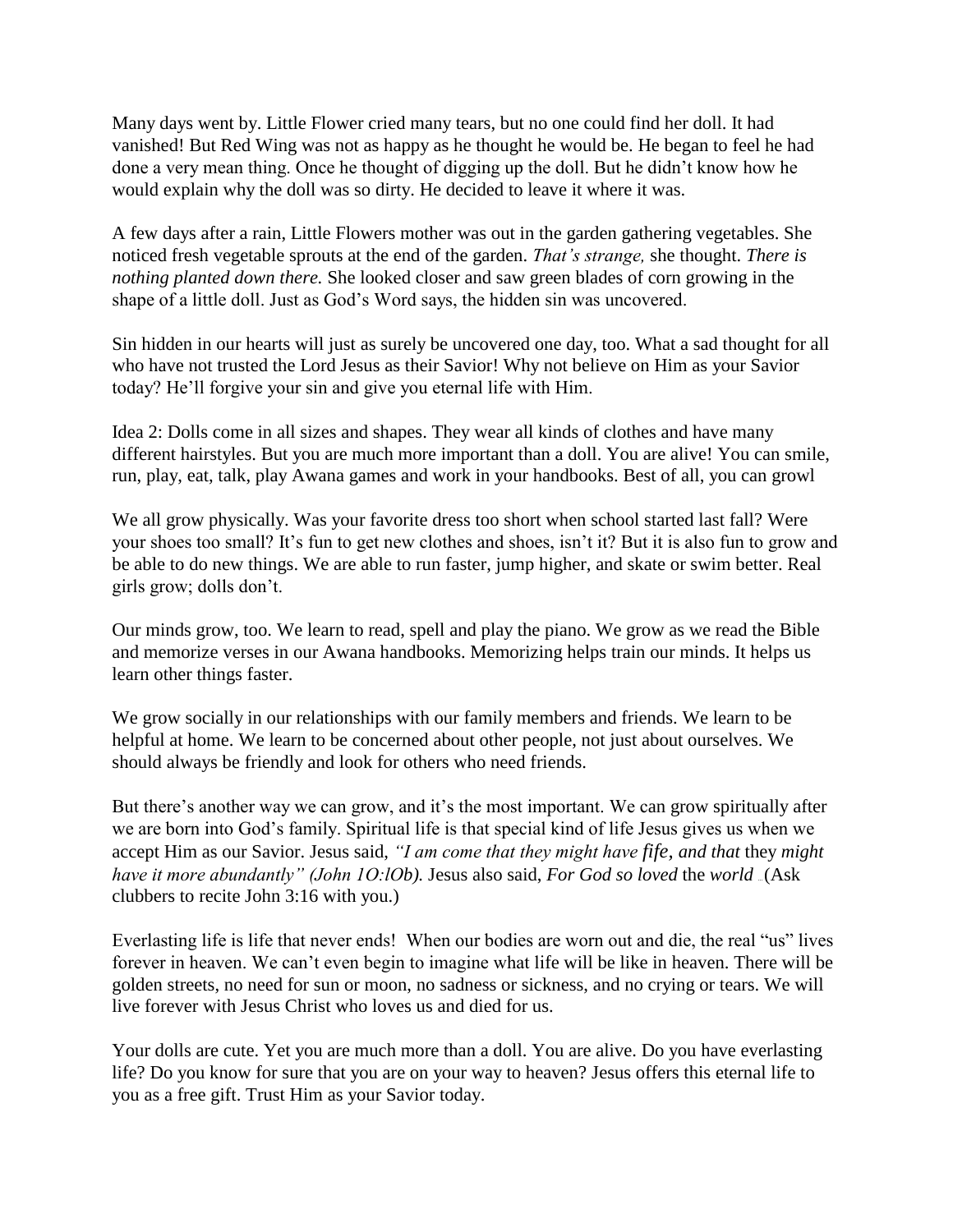Extra Excitement — Each girl designs a clothespin doll using the following items: clothespins, pieces of colored cloth, thread and needles, scissors, buttons, and felt- tipped pens.

## **Hairstyling Night**

The Week Before — Encourage girls to restyle their hair for the next club meeting. Prizes will be given for the prettiest, ugliest and most unusual styles. Each girl will earn team points by coming to club with restyled hair.

Getting Ready - Buy barrettes, headbands and other hair items for prizes.

**Make It Fun!** Do the hairstyle judging like a beauty contest. Have the girls walk out in front of the leaders and fellow clubbers and turn around to show off their hair. Each girl should come up with a name for herself:

Miss Awana, Miss Moon, Miss lssippi, etc. An announcer can call out the name as each girl walks on stage.

**Make It Worthwhile!** - Study Proverbs 31 with your 4 girls, picking out the important traits of beauty in God's sight. It is not outward appearance, but rather beautiful, inner qualities which please God (1 Peter 3:3-4).

**Extra Excitement** - Stage a silhouette. Behind a white sheet, position your leader or clubber with the longest hair. Project a light from behind onto the sheet. Proceed with exaggerated gestures to cut off the long hair. Leaders in the audience should be "oohing" and "aahing" to get the girls reacting as well. When the haircut is finished, the participant comes out from behind the screen carrying a cut wig. Her own hair is the same length.

# **Penny Hike**

**The Week Before** – Inform parents that clubbers will be leaving church. Make sure clubbers are dressed for the weather.

Getting Ready — Give leaders maps of the area. Inform them if there are places they should avoid. **Make It Fun!** - Starting at church, all teams prepare to set out on a hike with a penny to provide their directions. The team leader starts by tossing a penny into the air. If the penny lands tails up, the team walks one block to the left. If penny lands heads up, the team walks one block to the right. At each street corner, the penny is tossed again into the air for new directions for the team to follow. The team arriving back at church first wins. After half an hour, all team leaders should note exactly where they are and then head back to church. Perhaps no team will have arrived back within the designated time. In this case, the team closest to the church wins. A leader must accompany each team, and teams must stay within set boundaries.

**Make It Worthwhile!** - Pennies are important to God. Tell — the story of the widow's mites recorded in Mark 12:41-44 and Luke 21:1-4.

Extra Excitement - if you have a large church building, do the penny hike indoors.

# **Runaway** Night

**The Week Before** - Announce that everybody must arrive at club on time next week.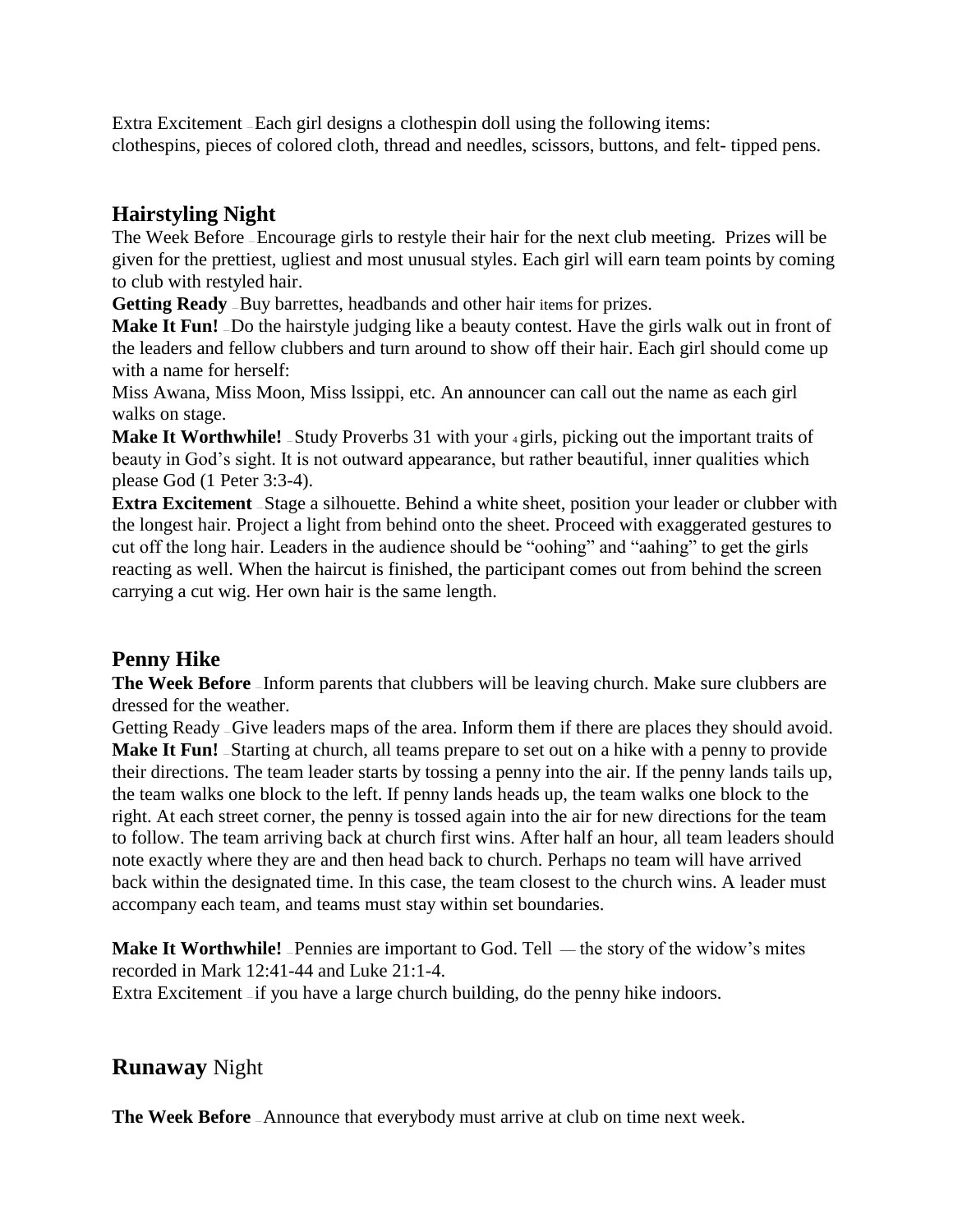Why? Because you'll be running away!

Getting **Ready** – Park the church bus, vans or cars about two blocks from the church. Don't let the clubbers know where they are.

**Make It Fun!**  $-At$  starting time, the entire club is instructed to run to where the bus is parked. The clubbers are driven to another location for their meeting. This could be an outdoor spot, leader's home, local gym or other place of your choice. The club meeting then proceeds as usual. A few minutes before the end of club, clubbers should be returned to the spot where they were picked up. Instruct clubbers and leaders to run back to church.

**Make** ft Worthwhile! — Tell clubbers the story of the runaway son (Luke 15: 1-32). Talk about why the boy ran away (he wanted to do his own thing, he resented his father, etc.). Explain that his poor choice of friends and activities probably seemed like fun at first. Even today the world's attractions look nice on the outside but lead to destruction once we get involved with them. When the prodigal son finally decided to go home, he learned that his father still loved him and forgave him. His father welcomed him with open arms and a celebration. In the same way, God forgives us.

Ask clubbers how they would act toward one of their friends who had run away and then came back home. How would that boy or girl be treated? Talk about how the older brother in the story reacted. He resented his brother and was jealous of the attention he received.

You may be surprised to find some clubbers feeling sympathy toward the older brother. They may feel he was "ripped off" because he didn't get a big party. Talk about the joy and fellowship this son could have had with his father all along. He didn't need to rebel to see his father's love. As we walk close to God in the way He plans for us, we are happy. We grow stronger in our relationship with God. To have fun, we don't need to sample the sins which Satan tempts us with each day.

**Extra Excitement** – Use this concept to begin a mystery trip overnight. The clubbers run to the bus as part of the mystery.

# **Target Practice**

The Week Before — Explain next week's theme during Council Time announcements. Have a leader shoot a rubber-tipped arrow or dart from the next room. Attach a special notice to the shaft explaining the theme.

Getting Ready — Set up a booth for pre-club activity.

Let clubbers attempt to pop balloons with darts or knock down cans with softballs.

Make It Fun! - Play games in which clubbers try to hit targets: darts, horseshoes, water guns and peashooters.

**Make It Worthwhile!** — Develop a message about *pressing toward the mark* in our Christian lives (Philippians 3:13-14).

**Extra Excitement** - Schedule this night for the final night of a contest. Chart clubbers' progress with arrows on a bull's-eye. Each succeeding ring is another point milestone.

## **Wheelie-dealie**

**The Week Before** - Announce that next week your church parking lot will become WheeI City." Instruct clubbers to each bring a bike, wagon, trike, scooter or other wheeled vehicle to 'club. No motorbikes or skateboards allowed.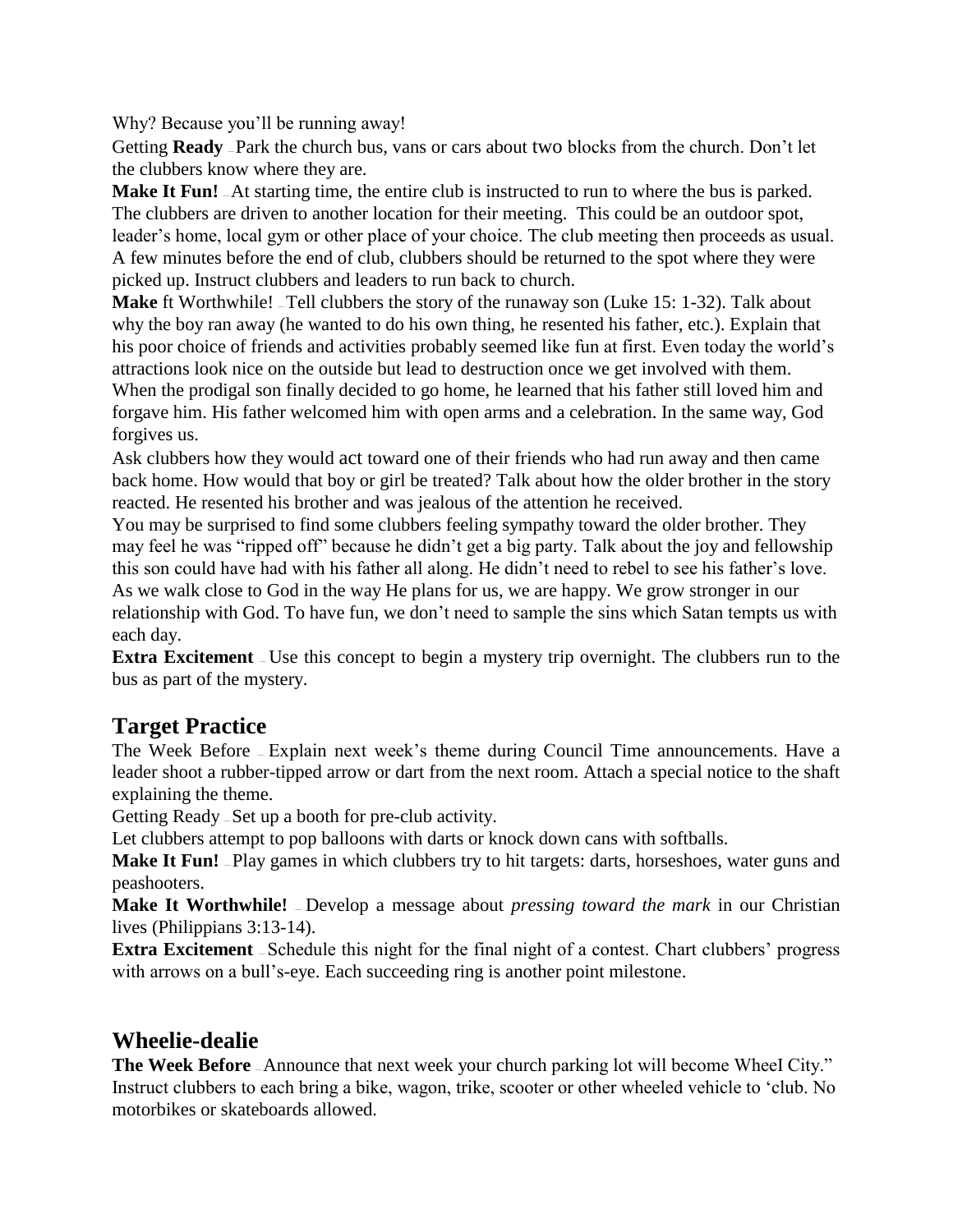Getting **Ready** – Lay out an Awana Game **Square on the parking lot.** 

Make it Fun! \_Clubbers ride, push, pull, etc., their vehicles around the circle. Vehicles of similar sizes and categories should race together.

**Make It Worthwhile!** Idea 1: Tell clubbers the story which resulted in Elijah's foot race against King Ahab riding in a chariot (1 kings 18:1746).

Idea 2: Tell clubbers the story of Elijah going to heaven in a chariot of fire (2 kings 2:8-12).

**Extra Excitement** Plan an obstacle course through which clubbers may race. Or run straight races from one end of the parking lot to the other.

## Crazy Caps

**The Week Before** – Each leader should come to club wearing a ridiculous cap he or she has designed. Encourage clubbers to come next week with hats they've designed. Prizes will be awarded for various categories (i.e., most beautiful, ugly, silly, original). All clubbers wearing a crazy cap will earn team points.

Getting Ready — For prizes, buy a variety of hats that will appeal to kids.

**Make It Fun!** - Position two caps in the circle replacing the usual beanbag and pin. Play clubbers' favorite games.

**Make** It Worthwhile! Look through the Awana Council Time books for an appropriate message for your clubbers.

**Extra Excitement** – Take pictures of participating clubbers to show the church congregation during a Sunday night program.

## **Inside-out Night**

**The Week Before** – Encourage clubbers to dress for the next club night with their clothes inside out. Points will be awarded to clubbers dressed totally inside out.

Getting Ready — Buy some goofy items for prizes.

**Make it Fun!** – Plan games which require clubbers to run inside the circle pins instead of outside. Clubbers run backwards for some games also.

**Make it Worthwhile!** Give a message centered around I Samuel 16:7b: For the Lord seeth not as *man* seeth; *for man looketh on the outward appearance, but the Lord looketh on the heart.*  Expand the following thoughts: Sometimes we spend a lot of time making sure our clothes and hair look just right. Yet too often we neglect to spend time on things that are much more important because we think they don't show. Actually, what we are on the inside is much more important to God than what we look like on the outside. One day we'll stand before Him at the Judgment Seat of Christ. Each of us will be turned "inside out." God knows all our thoughts and will bring to light the motives of our hearts (Psalm 94:11, Luke 12:2, 1 Corinthians 4:5). **Extra Excitement** – Have Handbook Time and/or Council Time outside.

Layered-look Night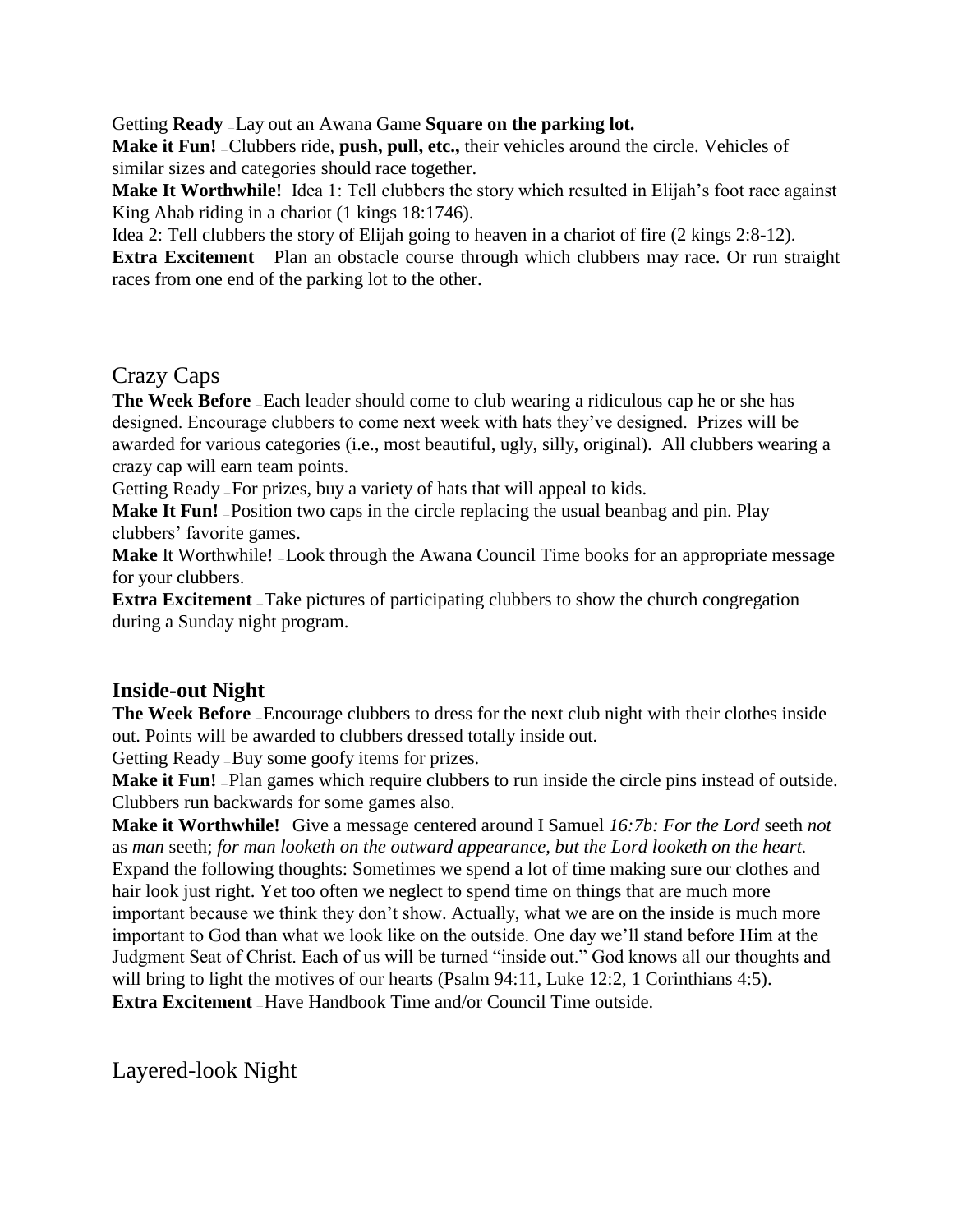**The Week Before** - Plan this night during the cold weather season. Encourage clubbers to wear the "layered look" to the next club meeting. Instruct all clubbers to bring a big bag for carrying home their extra clothes.

**Getting Ready** - Buy inexpensive prizes.

**Make It Fun!** – Upon the director's instruction, clubbers remove one layer of clothing at a time. Bottom layers should always be Awana uniforms. A prize will be awarded the boy or girl wearing the most layers of clothing. Plan games related to "getting dressed! For example, clubber must put on a coat, hat and scarf, run a lap, take off these articles of clothing as fast as possible and then run into the center for the pin or beanbag.

**Make It Worthwhile!** Tell the story of Joseph's coat of many colors. Joseph's brothers were jealous because their father gave him a special coat. They were so envious that they actually sold him as a slave. Briefly tell about Joseph's slavery, imprisonment and place of honor and responsibility in the Egyptian government. God had a plan for Joseph's life — to save the lives of his family when they were threatened with famine and starvation (Genesis 42:5-7; 45:5-7). Extra Excitement — Tell the story of Joseph and his coat in a skit with leaders acting the pans of Joseph, his brothers and the men to whom Joseph was sold.

## Pajama **Jam**

The Week Before — Encourage clubbers to wear their pajamas to next week's special club meeting.

Getting Ready — Call your clubbers to remind them to wear their pajamas. Play lullabies in the background.

Make It Fun! -Play games that involve pillows and blankets. Or you may prefer to play games in an entirely different setting, such as your Council Time room.

Make It Worthwhile! — Give a Council Time message on how Christians can rest in Christ. *Come unto Me, al/l ye that* labor *and are heavy laden, and I will give* you *rest (Matthew 1t28).*

Extra Excitement — Instead of a separate Pajama Jam theme night, play pajama games during a lock-in overnight.

## **When** I Brow **Up**

The Week Before — Encourage clubbers to dress up next week as the profession they would like to pursue as adults. Have leaders dress up to give clubbers' imaginations a boost! Send a flier home with clubbers so parents can help their kids remember to dress up the next week. Award points to clubbers who dress up.

Getting Ready — Decorate the room with items from various careers. Have leaders dress as they do at their jobs.

Make It Fun! — Play games of your choice this theme night. You may want to develop some games centered around "careers "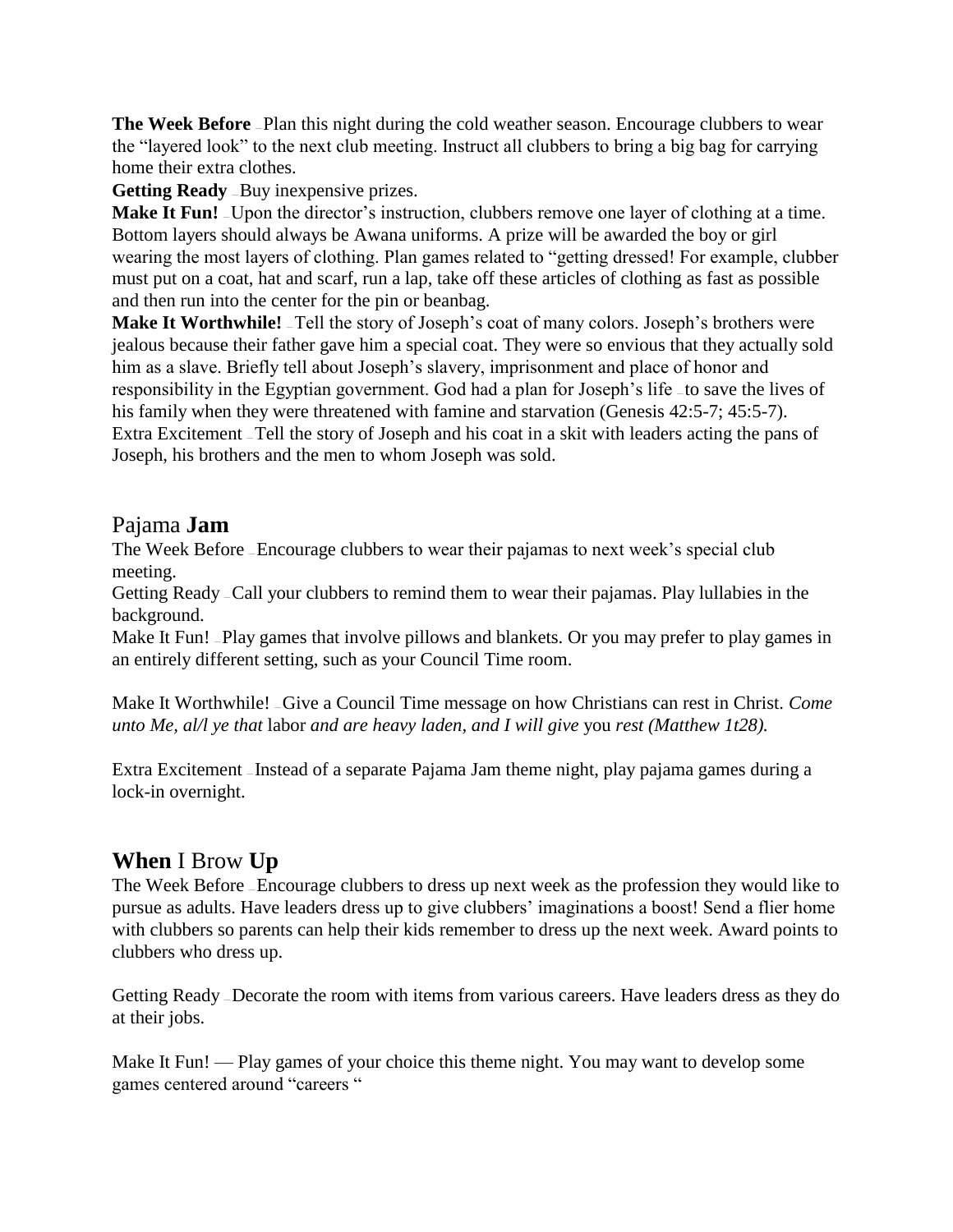Make ft Worthwhile! <sub>-</sub>Ask a leader to tell about his or her career and how God has worked in his or her life. The leader should tell of God's faithfulness through the years and emphasize that *all things work together for good to them that love God ...* (Romans 8:28).

Extra Excitement — Sometime during the meeting, let clubbers tell what they would like to do someday and why.

#### **Food-a-Rama**

**The Week Before** — Make large posters with magazine pictures of food. Display the poster at club the two weeks prior to the scheduled event. Announce that every aspect of next week's club will have to do with food. **Getting Ready** - Buy or prepare a variety of small food items such as crackers, tiny sandwiches, brownies, miniature hot dogs, etc. Keep the cost of this and any other food nights down by asking parents to provide needed food items. Announce in advance that the upcoming food night requires clubbers to bring an extra quarter. Whenever food is served, be sure mops and paper towels are ready for quick cleanup. Set the food items out on a table. **Make It** Fun! – Look in The Best *Awana Games Ever!* book for food game ideas. For each point earned in Game Time and Handbook Time, allow clubbers to pick one food item from the table. Make ft Worthwhile! — Jesus says: *"I am* the bread *of life" (John 6:30-35).* He compares the manna God gave the children of Israel with the gift of God's Son, Jesus Christ. Emphasize to clubbers how Jesus can satisfy our every need. The manna in the wilderness could only satisfy physical hunger and had to be eaten again and again every day. The *bread of life* — Jesus Christ satisfies our spiritual needs and gives us everlasting life. Extra Excitement — Let the clubbers bring their favorite snack foods.

#### Fruity **Night**

**The Week Before** — At the end of club, hand each clubber a banana with a reminder of next week's theme written on it. Getting Ready — Purchase a variety of fruit to use in games. Make It Fun! — Look in The Best *Awana* Games *Ever)* book for fruit game ideas. Use bananas for batons, pineapples for pins and grapefruit for bowling balls. Make ft Worthwhile! — Give a Council Time lesson on the fruit of the Spirit (Galatians 5:22).

**Extra Excitement** At the end of club, take everyone outside and serve watermelon.

## Hot Dog **Honk**

The Week Before *–* instruct clubbers to come to club next week without eating dinner. Announce that the session will begin with a hot-dog roast (either on a grill, around an open fire or on an indoor fireplace).

**Getting Ready** — Find an appropriate place for a hot-dog supper: the church yard or parking lot, at a leader's home, at a local park, or at a forest preserve. Purchase buns, potato chips and drinks. Have leaders make salads and desserts.

Make it Fun! – If club is meeting outside, run races or play baseball or Steal the Bacon. If club is meeting indoors, look in The Best *Awana* Games *Ever!* book for appropriate games. Use raw hot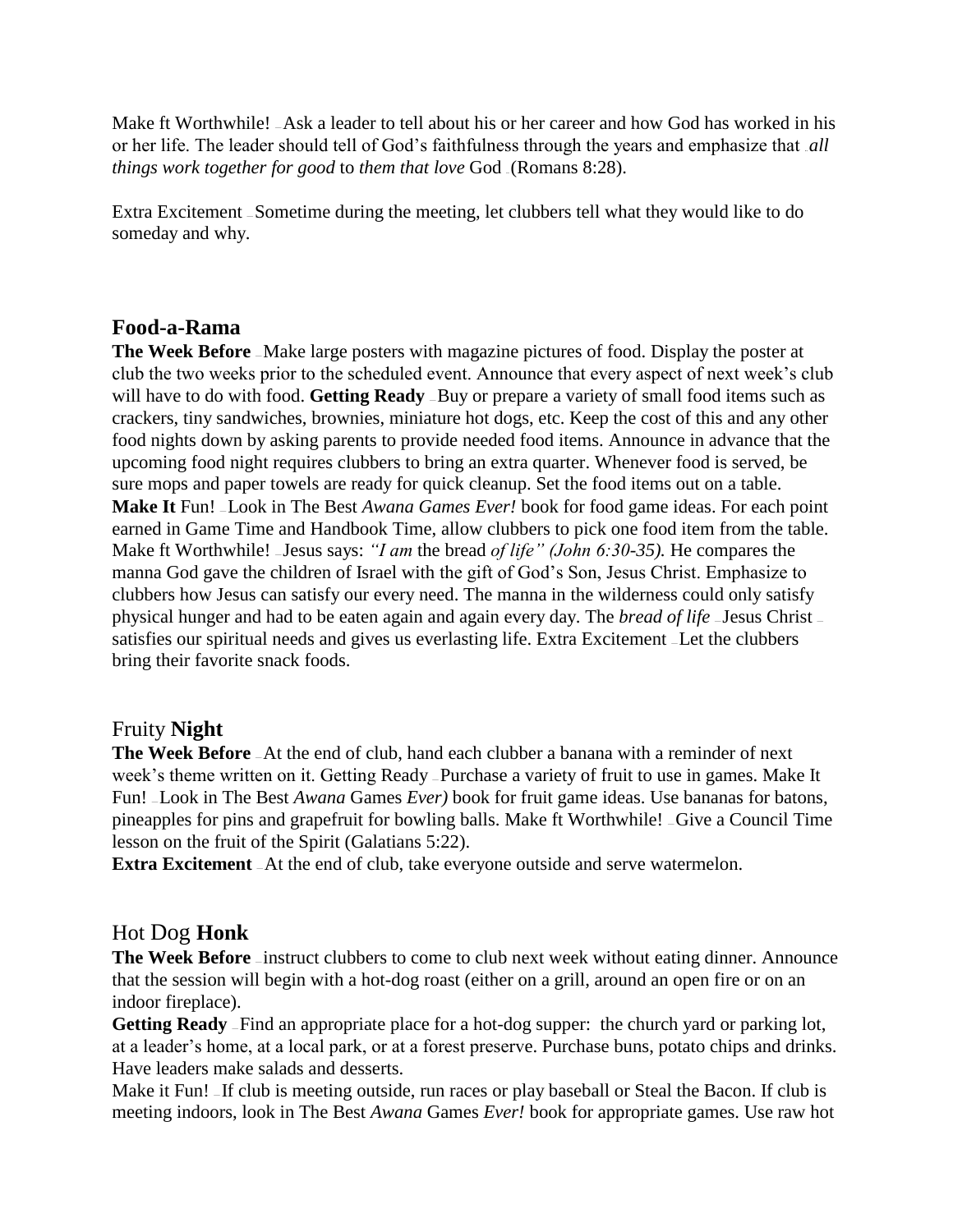dogs for batons. Play the Hot Dog Relay. Place a table in the center of the Game Square with the following items: One hot dog for each team, buns, relish, catsup, mustard and onions. Five clubbers and one leader line up by the team pin. At the signal, the first clubber on each team runs to the table and puts a hot dog on the bun. The first player runs back to his circle pin, gives the hot dog and bun to the second player who runs in and puts a second item on his bun. Play continues until all items are on the hot dog. The fifth clubber gives the hot dog to the leader, who eats it. The leader then runs to the center for the pin or beanbag.

Make It Worthwhile! Tell the story of Peter warming his hands at the fire as he denied Christ (Luke 22:54-62). This story isn't complete without also telling of the opportunity that Christ gave Peter to reaffirm his love for the Lord (John 21:1547).

Extra Excitement — If you are cooking over a fire, give clubbers long sticks and let them cook their own hot dogs. Hand out marshmallows for clubbers to roast.

## **Topsy-turvy Night**

**The Week** Before — Plan this theme night after several months of regular club. Then clubbers will enjoy, not be confused by, the unusual event! Encourage clubbers to wear their clothes backwards (or inside out).

Getting Ready — Hang all pictures and posters upside down. Also provide nametags for each clubber with names written backwards.

**Make It Fun!** <sup>2</sup>Play regular Awana games but have clubbers run backwards in a clockwise direction around the circle.

**Make It Worthwhile!** – Expand the following thoughts: *There is a way which seemeth right unto a man, but the end thereof are the ways* **of** *death (Proverbs 14:12).* Many people think that the more good deeds they do, the more likely God is to accept them into heaven when they die. But his thinking is all backwards! We can't do anything to earn salvation from sin or earn a home in heaven. Jesus Christ paid the penalty for our sins when He died on the cross. He offers eternal life and heaven to us as a free gift. After we are saved through faith in Jesus Christ, we do His will because we love Him and want to live for Him.

Extra Excitement — Start club with a leader walking backwards to the front of the group to close in prayer! Proceed with activities which normally come at end of meeting. If you usually play games last, then tonight Game Time is first. End your club meeting the with flag ceremony.

## **Balloon Blast**

**The Week** Before — Prepare slips of paper inviting children to club and insert invitations inside small balloons. Distribute balloons in Sunday school or mail them to clubbers one week prior to Balloon Blast Night. To remove invitations, clubbers must blow up and break their balloons.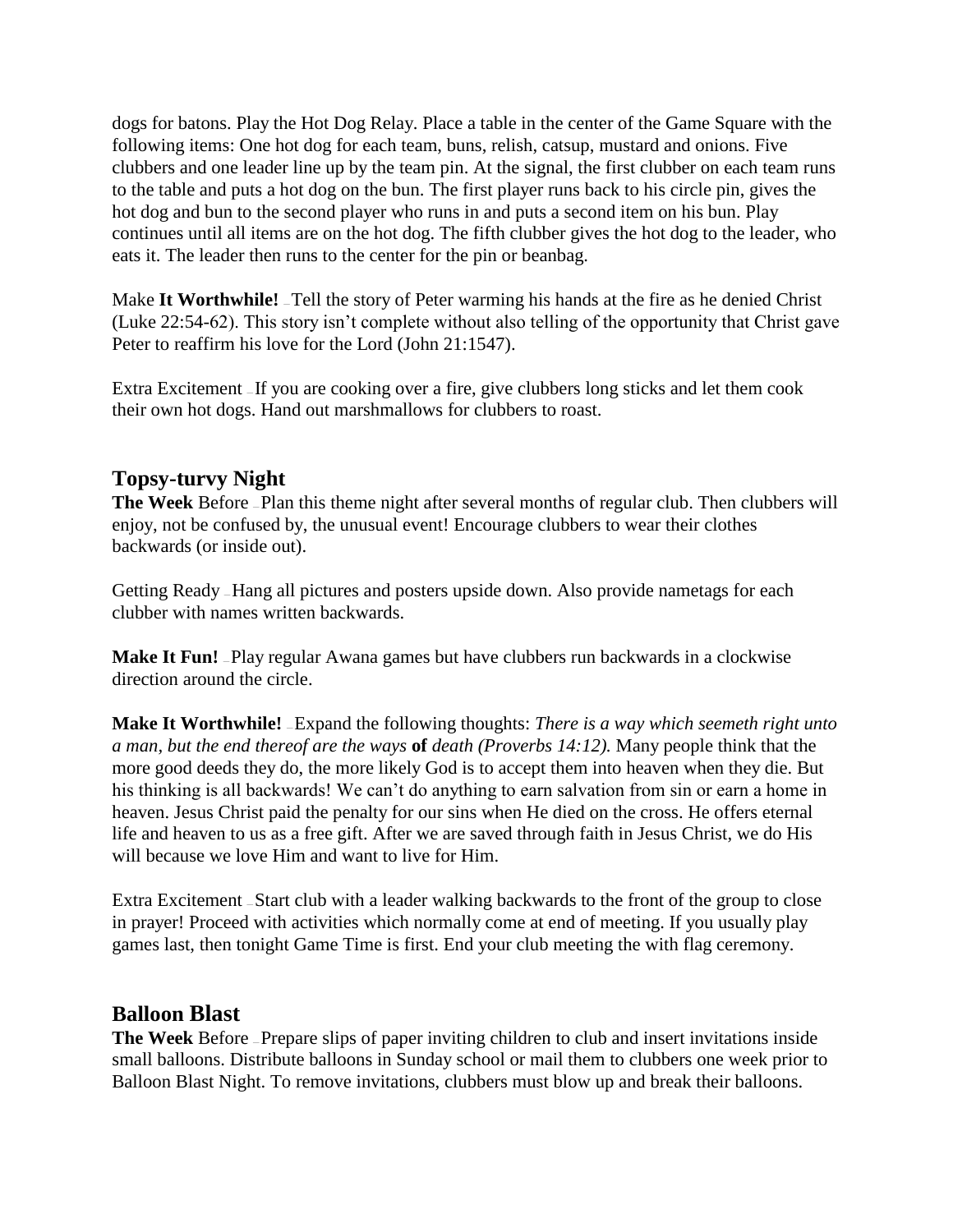Getting Ready - Make sure you are supplied with a lot of balloons and begin blowing them up before club starts.

**Make It Fun!** — Look in *The* **Best** *Awana Games Ever!* book for balloon game ideas. **Make It Worthwhile!** — Plan the Bible message of your choice. Ahead of time, write applicable Bible verses on slips of paper and put them into "marked" balloons. Then blow up the balloons. During your message, ask clubbers to pop specific "marked" balloons and read the Bible verses inside.

Extra Excitement — Hand out balloon animals to the clubbers as they leave.

## **Indoor Snow Carnival**

The Week Before — Hand out reminders on snowman-shaped paper. Encourage clubbers to wear clothes with snow scenes. Consider running this theme night during the hottest part of the year.

Getting Ready — Purchase snowman-shaped candy for prizes. Prepare newspaper snowballs. Make It Fun! — Play Snowball Bombardment. Line up two teams on each side of a 20-foot line. Before the snow battle begins, allow a few minutes for both teams to wad up sheets of paper to make a huge pile of snowballs. Or you may prefer to make "masking-tape" snowballs ahead of time. At the signal, teams begin the bombardment. They not only throw balls from their own pile, but also return snowballs thrown from the other side. The baffle continues until time is called in three or four minutes. Judges rule which team has less snow in its territory. Losing team cleans up the mess!

Make It Worthwhile! \_Allow time for each clubber to cut original snowflakes from folded white paper. As a group, examine the different patterns and discuss the "no two-ever-look-alike" theme. God never made two snowflakes the same. Neither has He ever made two people exactly alike. Each of us is unique, and God has a special plan for each of our lives. He knows each of us completely. Close by having several clubbers read Psalm 139 aloud to the group. **Extra Excitement** – At the end of club, serve snow cones.

## **Blackout Night**

The Week Before - Encourage clubbers to bring flashlights for next week's club.

Getting Ready — Collect extra flashlights for clubbers who forget to bring their own. **Make It**  Fun! - Run relays and other Awana games by flashlight.

**Make It Worthwhile!** - Conduct Council Time by flashlight. Clubbers turn on flashlights but are instructed not to play with them.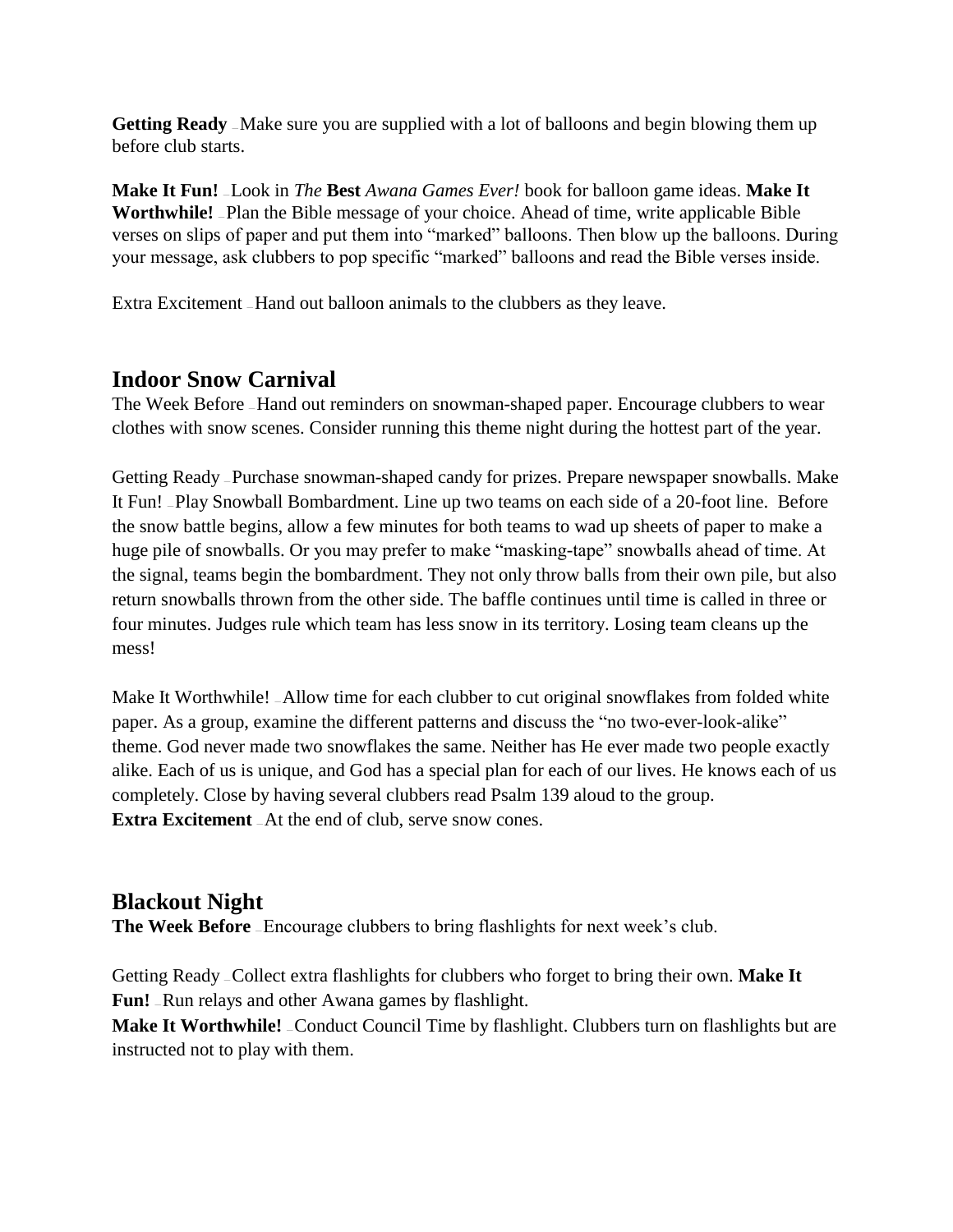Idea 1: Imagine with clubbers that you are a small group of believers. You are located in a Communist country where Christians are prohibited from meeting together. Softly sing favorite gospel songs or choruses clubbers know by heart. Since all Bibles and Awana handbooks have been confiscated by the police, the only Scriptures available are memorized verses. Encourage clubbers to share Bible verses they know. Help them to see the importance of committing God's Word to memory. Remind boys and girls that God has not promised any of us that we will always have freedom of religion. Christians in many countries today are persecuted because of their Christian faith. As clubbers realize how difficult it would be to live in such a country, encourage them to share their feelings. Close the message with prayer. Thank God with the clubbers for the privileges and freedoms He gives us each day.

Idea 2: Plan a message around "light" as mentioned in the Bible.

Psalm 27:la: *The Lord is* my *light* Psalm 36:9b: *In Thy light shall* we see *light.* Psalm 119:105: *Thy word is a lamp unto* my feet, *and a light unto my path.* Matthew 5:14a: *"Ye* are the *light of the world.'* Matthew 5:16a: "Let your *light* so *shine before men* Acts 26:18: ... *turn them* from *darkness* to *light* 2 Corinthians 4:6: ... God ... *commanded the light to shine out of darkness* Ephesians 5:Sb: *Walk* as *children of light* 2 Peter 1:19: ... *a light* that *shineth in* a *dark place* Extra Excitement — Conduct the club outside at night on the church grounds or in a nearby park.

## **Pillow Party**

**The Week** Before — Encourage clubbers to bring an old pillow in an old pillowcase to club next week.

Getting Ready — Mail announcements to clubbers on bed-shaped fliers. Promote the theme with sleep-related sentences such as, "Are you tired of the regular routine?"

Make It Fun! — Look in *The Best Awana* Games *Ever!* book for beanbag game ideas. Use pillows instead of beanbags.

Make **It** Worthwhile! — Pillows make us think of sleeping! Tell the story of Jesus' agony in the Garden of Gethsemane when He asked the disciples to watch with Him (Matthew 26:36-45). The disciples, instead of praying and watching, fell asleep. Jesus' command is still relevant today: *Watch and pray,* that ye enter not *into temptation: the spirit indeed is willing, but* the *flesh*  is weak (Mathew *26:41).*

**Extra Excitement** – Use this theme during a lock-in overnight.

# **Carpet Capers**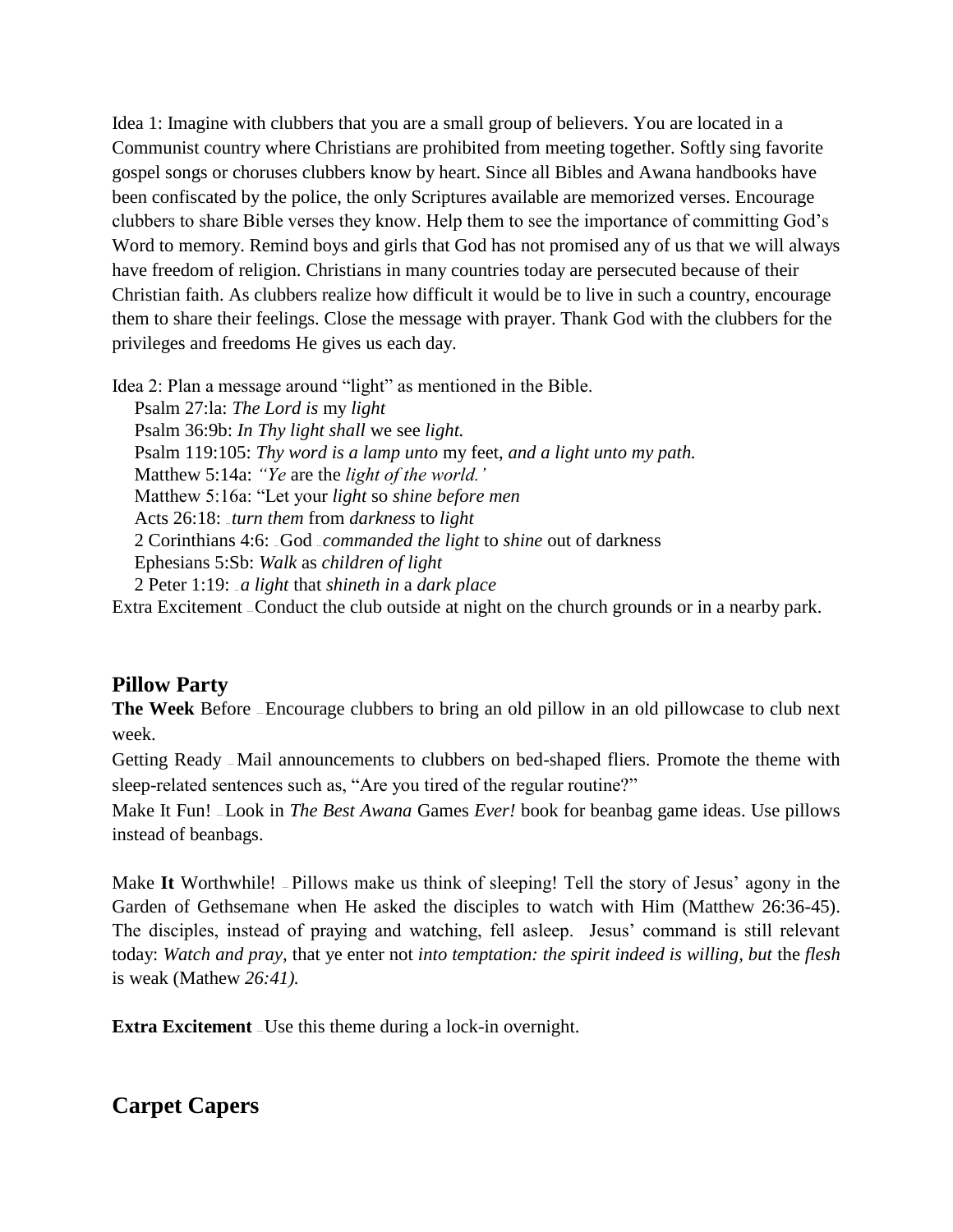The Week Before – Encourage each clubber to bring a small "throw" rug to club next week. Team points will be awarded each clubber with a rug. Ask leaders to bring extra rugs for clubbers who forget.

Getting Ready — The week before, a leader announces the event while sitting cross- legged on a "flying" carpet.

Make It Fun! — Play games that involve rugs. Look in The Best Awana Games *Ever!* book for ideas. Here are two suggestions:

Rug pull: Player from each team sits on a rug. Another team member pulls him on rug around circle and into the center. Team member on rug must grab pin or beanbag from his sifting position.

Keep Afloat: One player from each team stands on his rug and holds a balloon. At signal, player bats balloon into the air. Player continues hitting balloon until he misses it or steps off rug. When player loses control of the balloon or steps off rug, he is disqualified. Variation: Two players from each team stand on their own rugs and bat a balloon back and forth to each other. Balloon cannot be hit more than once in succession by any player. No player is allowed to step off rug. Team continuing action the longest wins. Set time limit.

Make It Worthwhile! – Give a Council Time message on the following theme. It's important to have something solid and dependable under our feet. As Christians, we need a firm foundation for our faith. We don't want to slide around, wondering what to believe or whom to trust. We can trust the Lord in every situation, for He has promised to be our Rock. *The Lord is my rock, and my* fortress, *and* my *deliverer (2 Samuel 22:2b). He brought me up also* out *of an horrible pit, out of the miry clay, and* set **my** *feet upon a rock, and established my goings (Psalm 40:2).*

Extra Excitement — Whenever clubbers are standing or sifting, they have to remain on their rugs. Take points **off** whenever a clubber steps off his or her rug.

## **Tire Toss**

**The Week** Before — Announce that next week will feature something tiring. Getting Ready - Bring four car tires and four bicycle inner tubes. **Make It Fun!** — Look in *The Best Awana* Games *Ever!* book for tire and inner tube game ideas.

Make It Worthwhile! -In Council Time, expand the following thoughts: Life often seems like an obstacle course, just like some of the tire games we've played tonight. Yet, things don't just happen to a Christian. God is in control. Nothing can come into our lives, except what He allows. *And we know that all things work together for good* to them *that love* God, *to them who are called according to His purpose (Romans* 8:28). When our attitude is right, hard times and places become stepping-stones to better things ahead in our Christian life. (illustrate this concept from situations in your own life or from the lives of close friends, etc.) Difficult experiences help us to learn to trust a loving God who wants only the best for His children. Because of these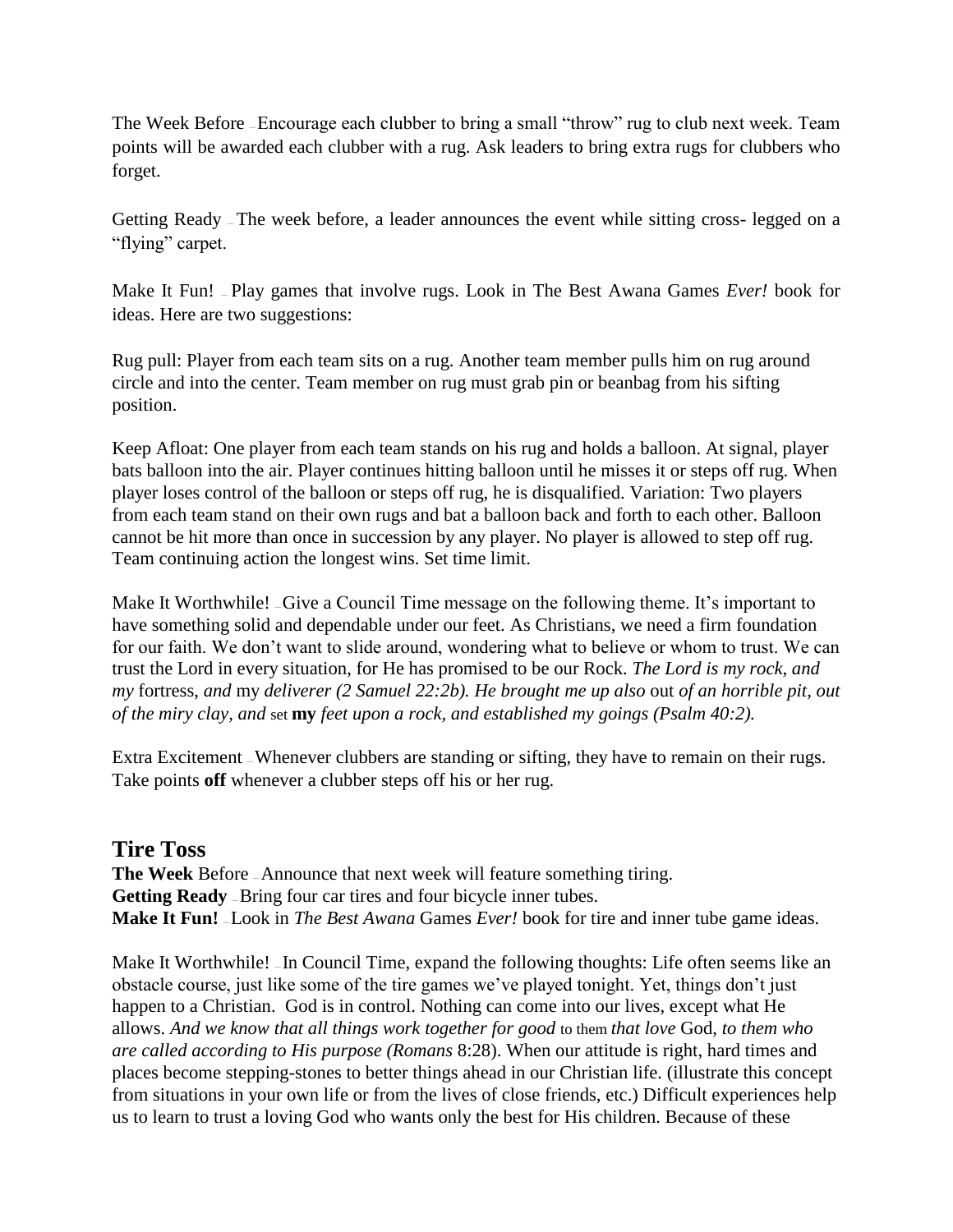experiences, God often uses us to be an encouragement and comfort to others in their trials and problems.

**Extra Excitement** – Serve chocolate donuts frosted to look like tires.

## **Birthday Jamboree**

**The Week Before** – Plan this theme night at a time when there is no particular reason for a holiday party.

**Getting Ready** - Mail party invitations to clubbers and K invite them to their own "birthday" party." Announce that clubbers with a "golden birthday" this year will be especially honored. (Don't tell them that a golden birthday is when a clubber's age and the date he/she was born are the same.) Leaders should check their "one-year record sheet" for eligible clubbers. Decorate as you would for any birthday celebration.

Make It Fun! -Play birthday games, such as Pin the Tail on the Donkey, Drop the Clothespin in the Bottle, etc. You may choose to end Game Time with several Awana games.

**Make It Worthwhile!** Tell the story of the necessity of the second birth Jesus shared with Nicodemus in John 3. Emphasize that Jesus said, **'Ye** *must be born again."* If possible, obtain a flannel graph aid for the story. Sing the Happy Birthday Song with these words:

*Happy Birthday to you, Only one will not do.* Receive *Christ as your Savior, And then you'll have two! Happy Birthday to you, Only one will not do. Born again means salvation. How many have you?* Extra Excitement — Serve punch and birthday cake decorated with candles.

## Get **wet** Night

**The Week** Before — Plan this theme night during warm weather.

**Getting Ready** — Announcements and fliers should be sent home to parents to publicize this special theme night. Make it clear that all clubbers and leaders must wear clothes which they do not mind getting wet. Tell clubbers and parents that Get Wet Night does not include swimming (or events in deep water) as some clubbers may not come for that reason. Water guns, however, are welcome! Discipline on this theme night is important. If discipline is a problem in your club, obviously Get Wet Night is not an appropriate theme to pursue. But if clubbers follow instructions, and this evening is carefully thought through, a good time can be enjoyed by all! Make It Fun! — Look in *The Best Awana* Games *Ever!* book for balloon game ideas. Use water balloons.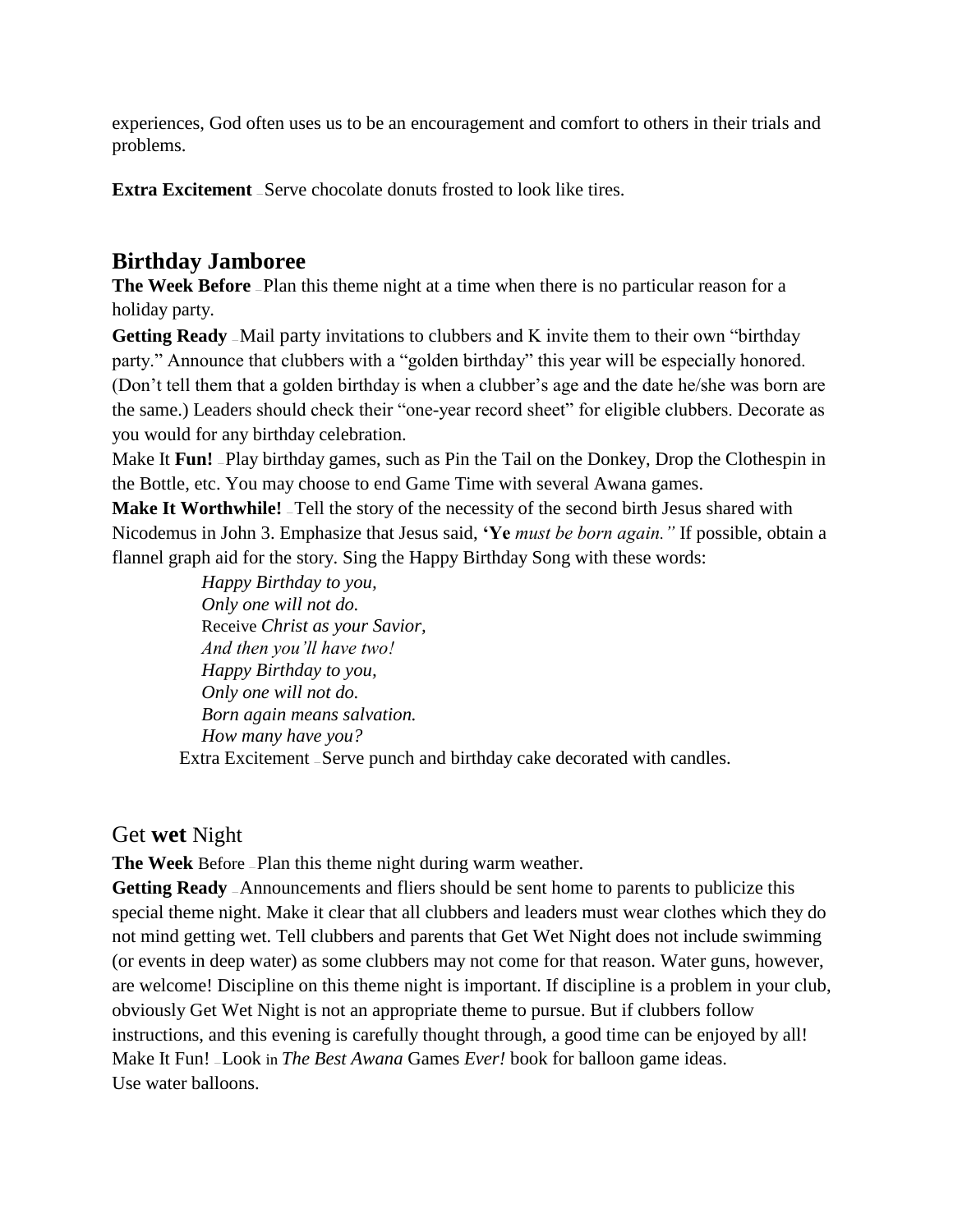Make It Worthwhile! -Tell the familiar Bible story of Noah and his ark (Genesis 6-7). Stress to clubbers Noah's faithfulness in obeying God. Noah did all that God commanded him. He built an ark the size of an ocean liner, 450 feet long, 75 feet wide, and 45 feet high. The people of Noah's day had a choice of whether or not to obey God. They made their choice, but their choice brought them God's punishment of death. We, too, must make a choice. We can choose to obey God and accept Christ now as our Savior. Or we can choose to disobey God and refuse His forgiveness for our sin. The right choice means eternal life and enjoying eternity with Him. The wrong choice means spiritual death and eternity forever separated from God.

**Extra Excitement** – For easier cleanup, schedule this activity outdoors. Or have a Get Really Wet Night sometime when it's raining.

## **Shoe Fly**

The Week Before — Announce a strange shoe contest for next week. Prizes will be given for the largest, ugliest and strangest pair of shoes.

Getting Ready — Buy small prizes for the contest.

Make **It** Fun! — Look in *The Best Awana Games Ever!* book for shoe game ideas. Replace the center beanbag with a large sock and the pin with a shoe.

Make **It** Worthwhile! — Give a Council Time message on the importance of walking with God (Ephesians 5:8-10).

Extra Excitement — For an end-of-the-night treat, have a baker create a shoe-shaped cake.

# **Picture Night**

**The Week** Before – Plan this theme night several months into the club year when clubbers have become well acquainted and will appreciate a team picture. Announce that next week a photographer will take team pictures. All clubbers should wear their uniforms and look especially neat.

Getting Ready — Allow five minutes at the beginning of Game Time for teams to plan a special pose for their picture. Then ask your photographer to snap a few shots of each team. Somebody can take the film to a one-hour developer and be back before the end of club.

Make **it Fun!** Play games of your choice this theme night.

Make **it** Worthwhile! — Give a Bible message along the lines of this theme: How we look in pictures is often not what we are really like. Sometimes people put on a certain face which really hides their true self. Many unsaved people try to fool their friends and make them believe they are Christians.

Extra Excitement — This is the night to show all your pictures taken during the club year! If you have slides or photos from previous years, show them also.

# **Favorites** Night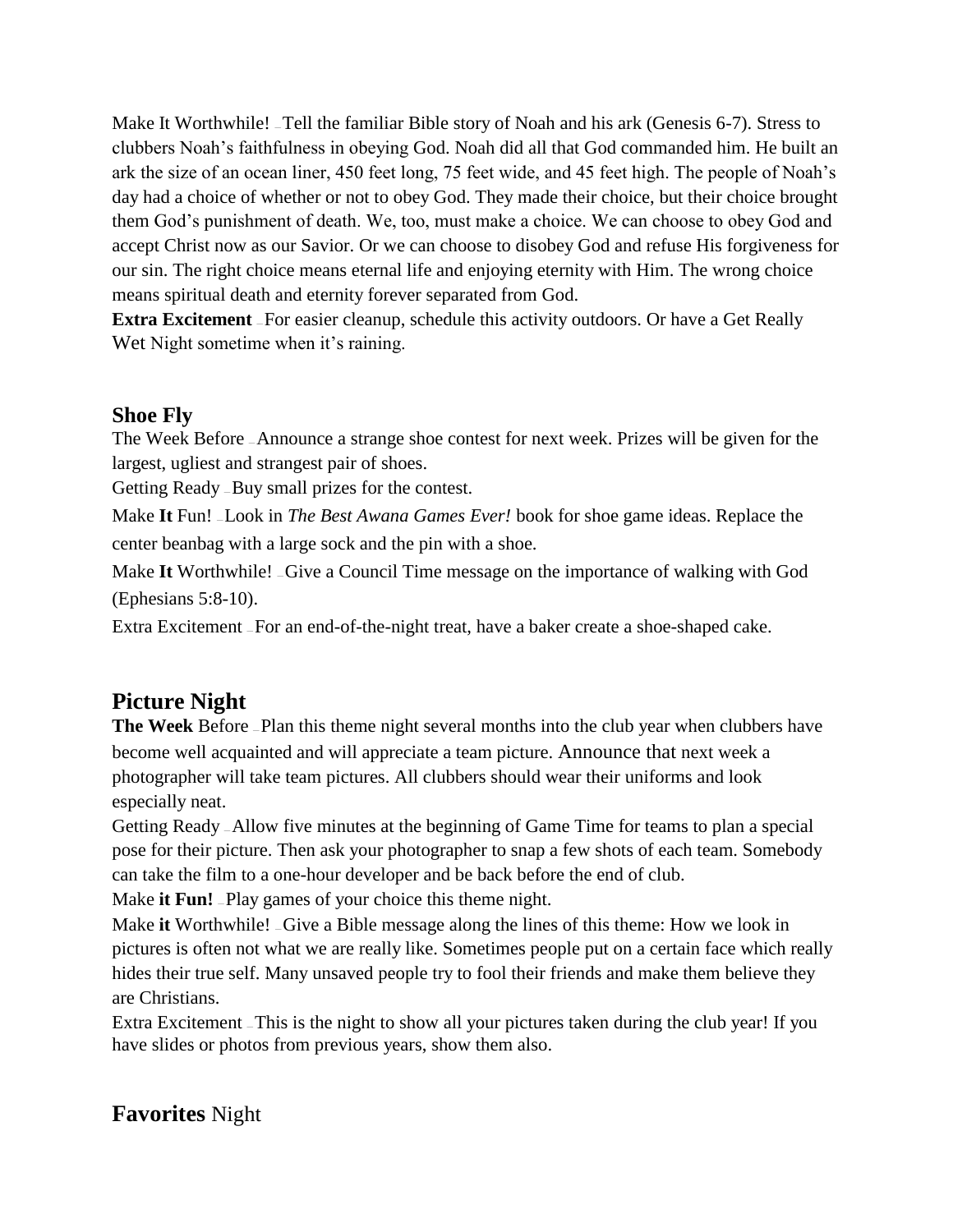The Week Before — Plan this theme night several months into the club year when boys and girls are familiar with routine club format. Enthusiastically announce: "Next week we'll be doing the things you like most. Come and play your favorite games and sing your favorite songs. You'll have opportunity to quote your favorite Bible verse. Usually your leaders choose what you do In Awana club. But next week, you get to decide."

Getting Ready — Allow time for each clubber to fill in the following questionnaire:

The thing I enjoy most at Awana club is:

My favorite game: My favorite Awana song: The Bible verse I like best: In club, I wish we could:

Using the answers given, plan *your games* and songs for Favorites Night. During testimony time, ask clubbers to quote their favorite Bible verses. The first item on this list will help you discover what activities your clubbers have enjoyed in the past. The last item will give you ideas for future planning.

Make It Fun! – Play the games the clubbers chose.

**Make It Worthwhile!** Give a Bible message with a title such as "Who's Your Model?" Encourage clubbers to think why they have picked a certain person as a favorite friend or role model. Then stress that Jesus is the only person after whom Christians should completely pattern their lives.

**Extra** Excitement - Let clubbers pick the topic for the Council Time message. Have each clubber bring a dozen of his or her favorite snack.

## **Apple** Night

The Week Before – Give each clubber a taffy apple with an announcement attached. Getting Ready — Purchase a supply of apples for Game Time.

Make it Fun! — Look in The Best *Awana* Games *Ever!* book for food game ideas.

Make **It** Worthwhile! — Base a message around Matthew 7:17-20: *Even* so every good *tree bringeth forth good fruit; but a corrupt tree bringeth forth evil fruit A good tree can*not *bring forth evil fruit, neither can a* corrupt tree *bring* forth good *fruit. Every tree that bringeth not forth good fruit is hewn down, and* cast *into the* fire. *Wherefore by their fruits* ye *shall know them.* The fruit shown in a Christian's life should be sweet (kindness, love, happiness), not sour like a lemon. What people see in our lives should attract them to Christ, not turn them away. When we allow the Holy Spirit to control us, He will produce the right kind of fruit in us. (See Galatians 5:22-23.)

Extra Excitement — Serve apple-flavored treats, such as pie, turnovers, crisp, etc.

## **Pig Night**

**The Week Before** - Advise your clubbers to eat a light supper next week.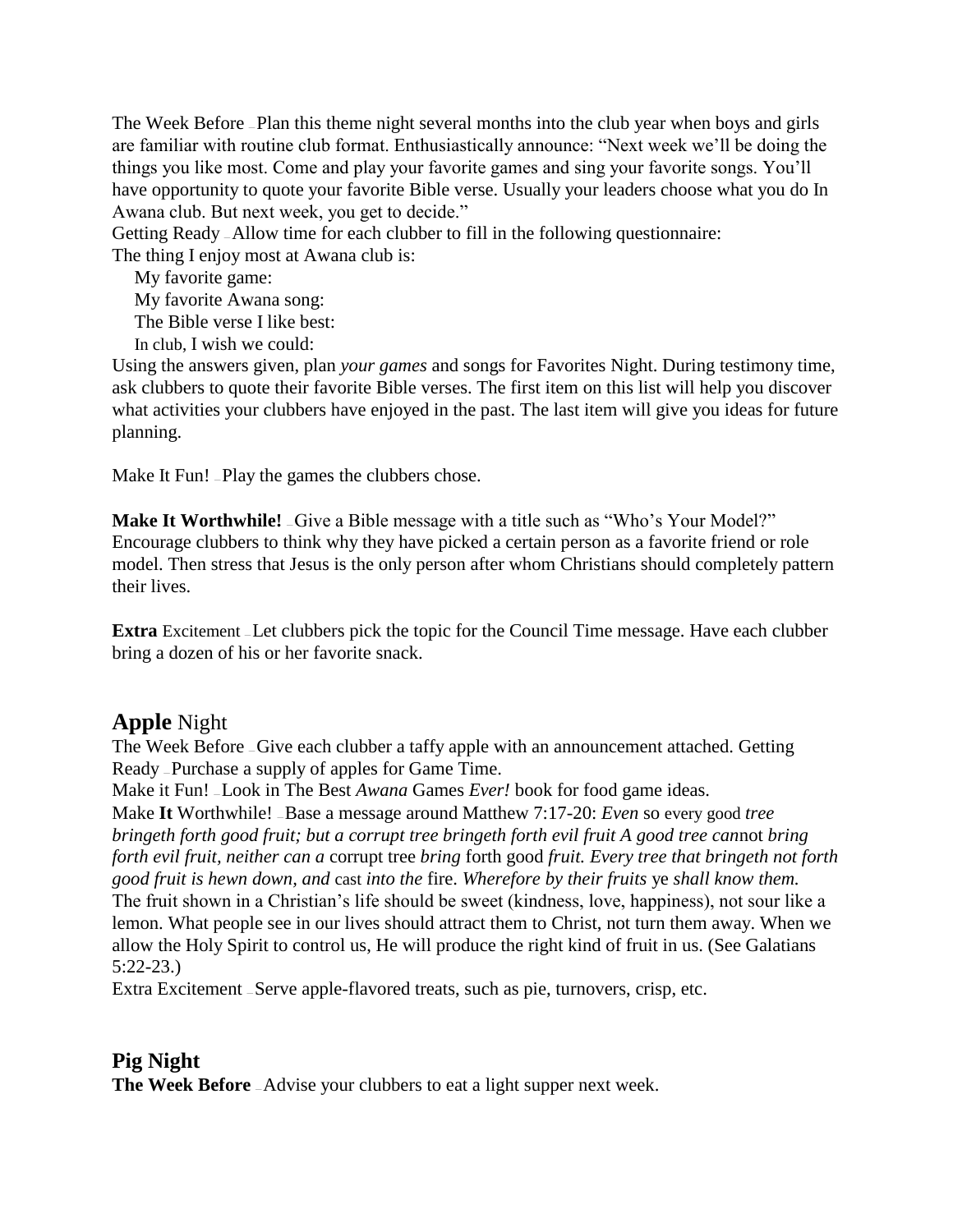Getting Ready — Buy the food items you need for Game Time.

Make It Fun! — Look in *The* Best *Awana* Games *Everl* book for food game ideas. Run games that involve eating food within short time periods.

Make It Worthwhile! – Give a Council Time lesson on the fruit of the Spirit or on the importance of moderation in all things!

**Extra Excitement** – Finish the night with banana splits, but no utensils.

#### **Pie-eating** Contest

**The Week Before** – Stimulate excitement for this theme by involving leaders in a pie-eating contest for all clubbers to watch.

Getting Ready — Purchase or bake pies for the contest.

**Make It Fun!** This theme night is run as a regular club meeting with the games and Bible message of your choice. Save 20 minutes at end of club for pie-eating contest. Game director lines up players and leaders behind small individual pies or wedges of pie on paper plates. Hands are held behind backs. At signal, players begin eating pie. First player finished wins. (Any player using hands is disqualified.)

Half the fun of a pie-eating contest is watching others make a mess. Instruct one team at a time to eat its pies while the others watch. Use a stopwatch to record the times of winning clubbers. When you have four team winners, they and the winning leader (from last week) compete for the championship. Award a pie as the prize.

**Make It Worthwhile!**  $\overline{\phantom{a}}$  Give a Council Time message on the fruit that Adam and Eve ate in the Garden of Eden. Explain how their disobedience condemned mankind to death, but that the obedience of Jesus Christ brings life.

**Extra Excitement** – Take videos and photos to show during Sunday night services or later in the year during club.

## **Chocolate Kiss Night**

The Week Before — Advise your clubbers that they will want to prepare a lot of sections for next week.

Getting Ready — Purchase a large supply of candy kisses.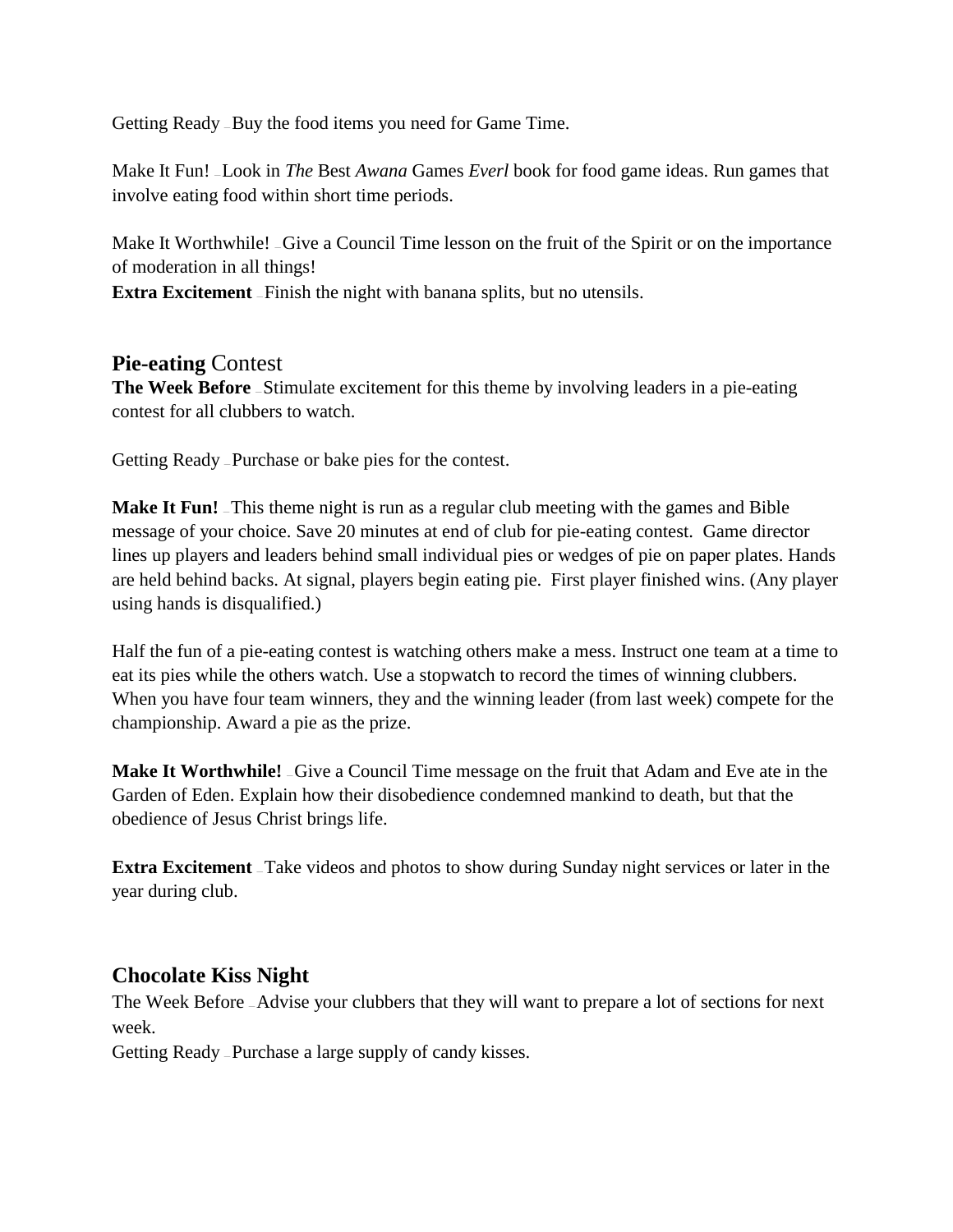**Make It Fun!** -Play regular Awana games. Instead of counting team points, however, winners from each event grab a wrapped chocolate kiss from a bucket in the center of the Game Square. Play several all-team games so entire teams will win candy treats.

Make It Worthwhile! –Discuss with clubbers the "sweet things," such as kindness, thoughtfulness and a caring attitude, that influence our friends and families for Christ. *Pleasant words are* as *an honeycomb,* sweet to the *soul, and health to* the *bones (Proverbs 16:24).*

**Extra Excitement** – Clubbers receive a candy kiss for each section passed. The clubber who passed the most handbook sections is rewarded as many chocolate kisses as he can hold in one hand. Distribute leftover candy among winning team members.

## Pastor's **Popcorn Night**

**The Week** Before — Announce this theme a week in advance or run it as a surprise special. **Getting Reedy** - Pop a lot of popcorn ahead of time or purchase ready-popped.

**Make it Fun!** If the pastor is "game," let him move from team to team. As the situation arises, he may run as a relay member, tossing the beanbag in Beanbag Toss, etc. if he'd prefer not to participate so actively, place him in center of circle as the center pin. To gain first-place points, players must grab and squeeze one of the pastor's hands! For second-place points, players grab the bag of popcorn at his feet. Use popcorn in every game in some way.

Make it Worthwhile! –Pastor visits handbook groups, sharing with each a large bowl of popcorn. As time allows, he listens to sections. Clue him in beforehand with rules for listening to and passing sections. Pastor gives the Bible message of his choice. This is a good opportunity for a strong, evangelistic thrust.

**Extra Excitement** - Plan Pastor's Popcorn Night during the week of his birthday. Clubbers can surprise the pastor by bringing him birthday cards. Also present him with a birthday cake (to take home) at the end of meeting.

## **Nature Hike**

The Week **Before** — Tell the kids to dress for the weather next week.

Getting Ready — Find a local forest preserve or park with guides that can point out birds, trees, animals and flowers. Or find an expert in your church to lead the hike.

**Make It Fun!**  $\alpha$  Award points to teams that can correctly identify trees, birds, animals, etc. The guide may have to identify the item the first time, but then clubbers should be familiar with it. **Make It Worthwhile!** Tell the story of creation.

Stress that after each act of creation, God looked and saw that *it was good.* God made us a part of His creation when He created man *in His own image.* We shouldn't criticize ourselves. Rather, we must let God work in our lives and make us more like Himself. (For study, consult Genesis 1:26-27, 2:7; Ecclesiastes 3:11; Philippians 1:6; Psalm 139:14-16, 23-24.) Extra Excitement — Take the hike at night by flashlight.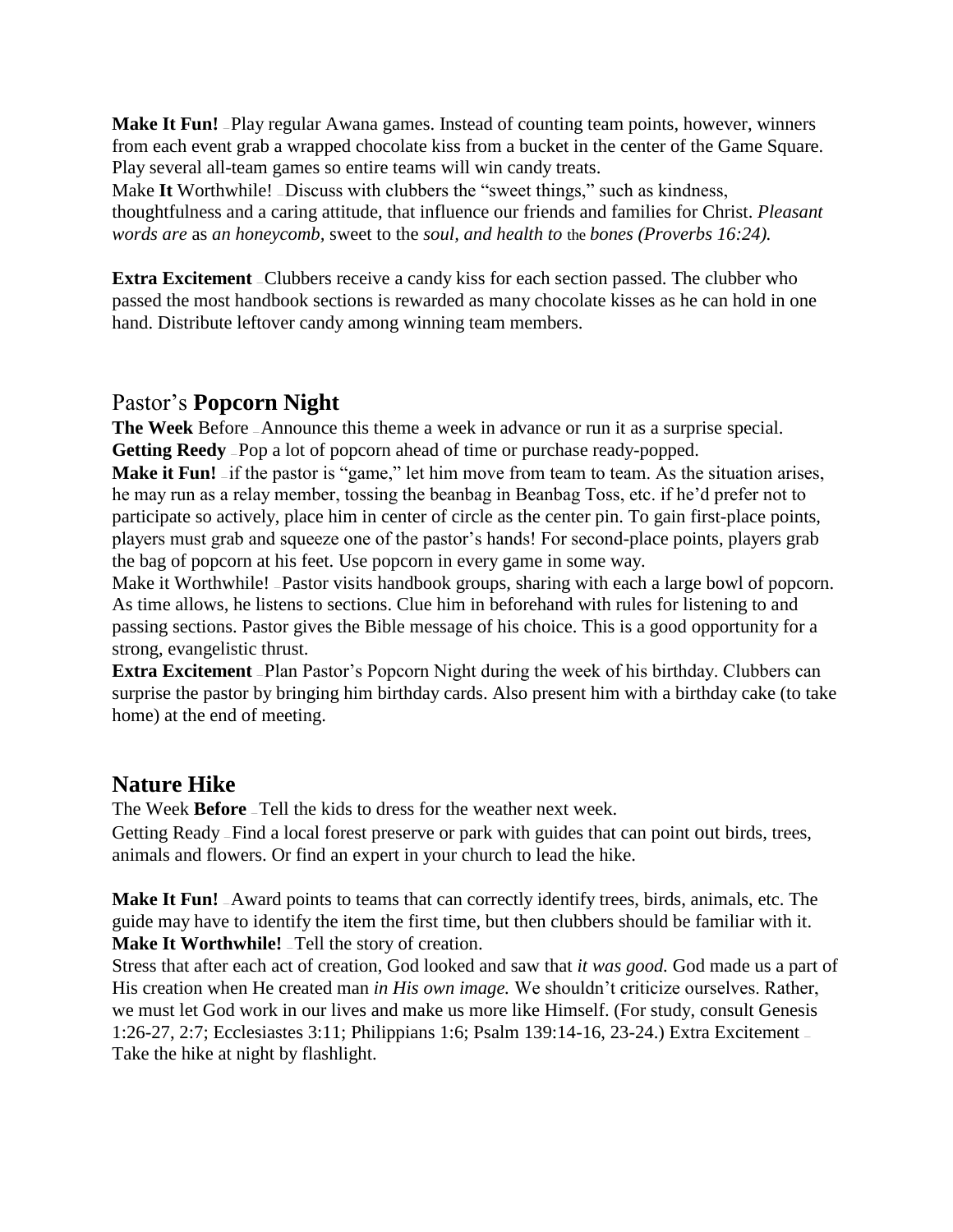## Guys **vs. Girls Night**

The Week Before — For a month, run an attendance contest between a boys' club and a girls' club in your church.

Getting Ready — Encourage clubbers to make and distribute posters inviting others to club. Posters can include slogans such as "T&T girls are  $\#1$ ," "T&T boy clubbers are great!" or "Go, guys, got" Each poster should include date, time, and other information about the Awana club meeting.

Make It Fun! - On last club night of month when attendance contest concludes, line boys and girls up on opposite team lines for Game Time. If this theme is scheduled for a few weeks before AwanaGames, plan some pre-Meet competition. Place girls' AwanaGames team members on line directly opposite boys' AwanaGames team members. (Non-team members face each other on other lines.)

Make It Worthwhile! \_Ask one of your best storytellers to tell about Gideon's victory over the Midianites (Judges 6-7). It wasn't numbers, strength or man's victory that won the battle. It was God's power! In our lives, we have many struggles and much competition. We need God's wisdom and power to help us live victorious Christian lives.

Extra Excitement — The club (either boys or girls) with the most points earns a special treat such as ice cream sundaes served by the other club.

## **Bring a Fri**end **Night**

The Week Before — The focus of Awana is reaching boys and girls for Christ. Continually encourage clubbers to bring their friends every week! Occasionally, however, announce a special night on which everyone who brings a friend earns a candy bar for himself/herself and the friend. Getting Ready — Purchase extra-large candy bars for clubbers who bring friends and for the visitors.

Make It Fun! - Elaborate the "friends" theme by using games played together by two clubbers.

Make It Worthwhile! Tell the Bible story of two best friends, David and Jonathan, found in I Samuel 18-23. Or tell the story of the four men who brought their friend to Christ (Mark 2:1-12). The sick friend needed Jesus to save him from sin- Nobody else could forgive his sins or heal his body. Our friends also need Jesus because nobody else can take away Their sins (Acts 4:12).

Extra Excitement — Award candy bars again the next club night for visitors that return.

## **Calligraphy** Night

**The Week Before** - Have a calligraphy expert write the announcements about next week's theme.

**Getting Ready** — Purchase calligraphy markers and plenty of **paper.**

**Make It Fun!** – Teachers show clubbers lettering techniques. Each teacher should work with a small group of clubbers. Each clubber will need a pen or felt marker shaped for calligraphic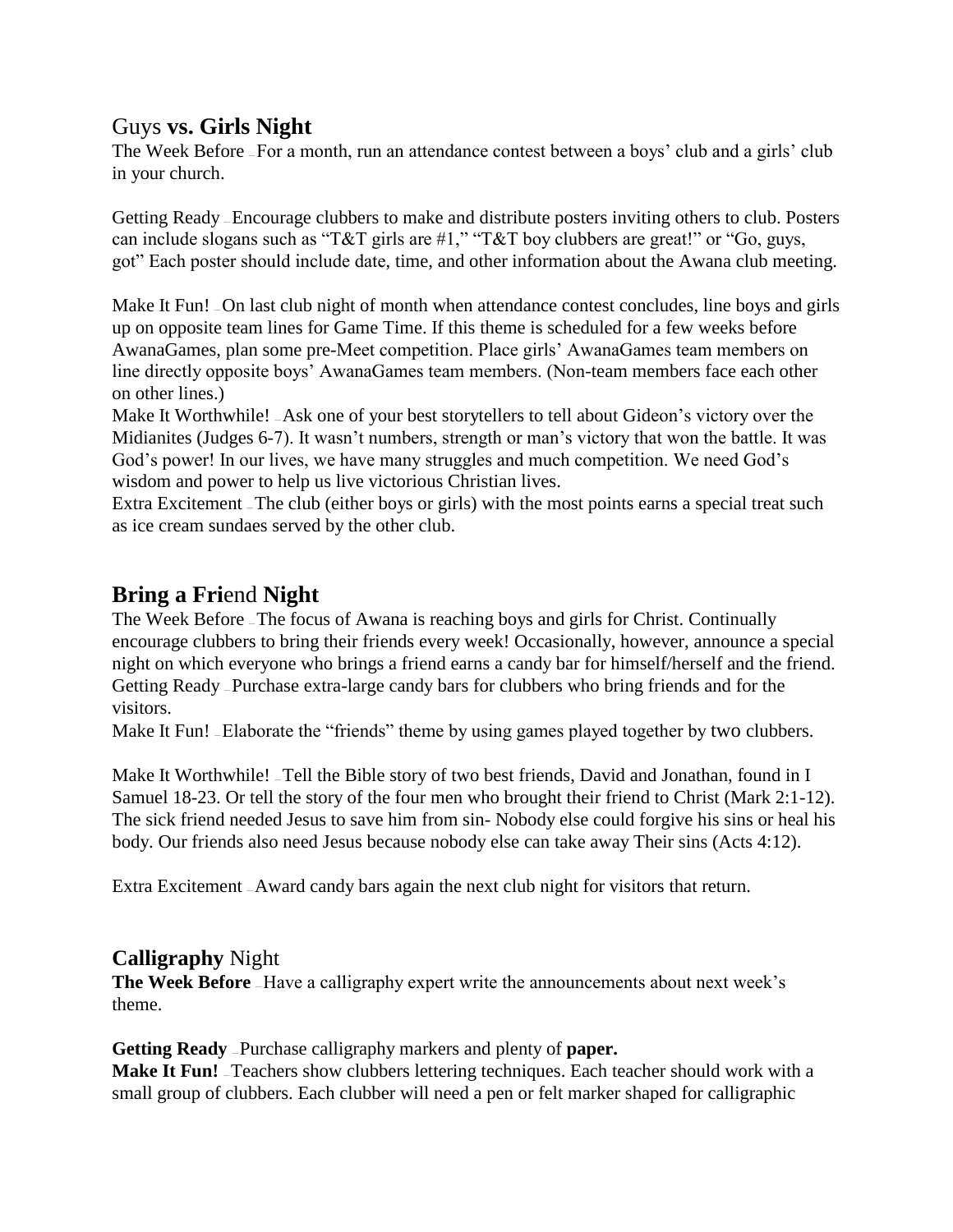writing. After each clubber learns to form letters of the alphabet legibly and attractively, provide more scrap paper on which he/she begins to practice lettering a Scripture verse.

When the clubber has mastered the technique, allow him/her to letter the verse on heavy bond paper or parchment. This makes a nice gift for parents or grandparents.

Make It Worthwhile! — Tell the Bible story of the handwriting on the wall (Daniel 5). **Extra Excitement** If time allows, clubbers may make frames for verses. Have frame shapes already cut from heavy cardboard. Be sure frame size complements size of paper furnished for lettering. Clubbers wrap frames with yarn. Or clubbers cover frame with material such as denim or heavy cotton. Cover ends of frame and glue excess material to back. Before covering top and bottom, fold material under at each end to make neat corner. If material is folded on an angle, you have a mitered corner. The frame can be made even more attractive by adding padding between cardboard and material before gluing material to back of cardboard.

#### **Show Your Talent** Night

**The Week** Before — Announce Talent Night several weeks in advance so clubbers can decide what they'll do and then practice their performance. Suggest that they sing solos or duets, recite a poem or read a selection, play musical instruments, perform gymnastic feats, tell jokes, etc.

Getting Ready — All participating clubbers must sign up at least two weeks in advance so the club director can screen and schedule the performances. If a clubber's proposal is inappropriate, the club director should politely discuss objections with the clubber and suggest other possibilities. **Make It Fun!** To allow time for the Talent Night activities, shorten each club segment by seven minutes. Schedule the talent performances just before Council Time. (Optional: After everyone has performed, leaders huddle to decide winners in selected categories, and prizes are awarded.) **Make It** Worthwhile! –Discuss with clubbers how we can use our talents for Christ. Although each of us has varied abilities, God expects all of us to be faithful in using what He has given us. Relate the story from Matthew 25:14-30 of the three servants and how their master responded to them. Particularly point out the warning for each of us in the life of the man with the one talent. Whether we have been blessed with five talents, two talents or one talent, it is God who has entrusted us with our ability (abilities). What a privilege and responsibility to use them for I-us glory! Not only did the one-talent man hide his talent and not use it, but he lost the talent itself and the opportunity to use it for the Lord. You might also refer to Luke 12:48 and remind your clubbers what Jesus said: *t. for unto whomsoever much is given, of him shall be much required*. Emphasize to clubbers that we can all use our talents in helping others or being a friend to someone. God wants us to be helpful, encouraging, friendly and kind to our friends and our family.

Extra Excitement — Videotape the talent competition to show at a later date.

#### **New Game Night**